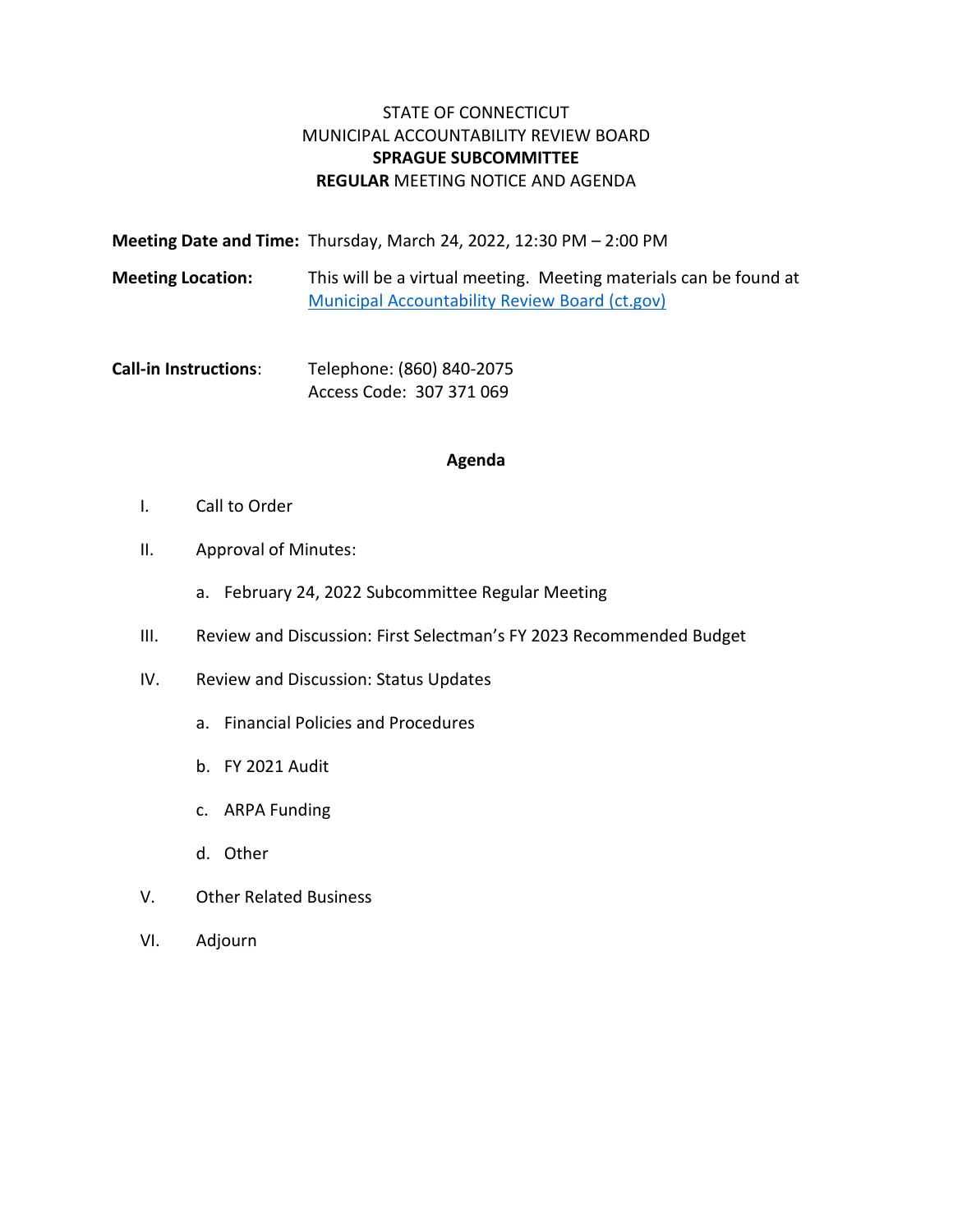# **DRAFT** STATE OF CONNECTICUT MUNICIPAL ACCOUNTABILITY REVIEW BOARD **SPRAGUE SUBCOMMITTEE REGULAR** MEETING MINUTES

**Meeting Date and Time:** Thursday, February 24, 2022 12:30 PM – 2:00 PM

**Meeting Location:** This was a virtual meeting. Meeting materials can be found at [Municipal Accountability Review Board \(ct.gov\)](https://portal.ct.gov/OPM/Marb/Municipal-Accountability-Review-Board)

| Call-in Instructions: Telephone: (860) 840-2075 |
|-------------------------------------------------|
| Access Code: 908 444 310                        |

**Members in Attendance:** Kimberly Kennison (OPM Secretary designee), Christine Shaw (State Treasurer designee), Mark Waxenberg, Sal Luciano (joined after adoption of minutes), Sal Luciano (joined after adoption of minutes)

**Town Officials in Attendance:** First Selectman Blanchard, Superintendent Hull

**OPM Staff in Attendance:** Julian Freund

I. Call to Order

The meeting was called to order at 12:35 PM.

- II. Approval of Minutes:
	- a. November 18, 2021 Subcommittee Regular Meeting

Mr. Waxenberg made a motion to approve the minutes with a second by Ms. Shaw. The motion passed 2-0-1 with Ms. Shaw abstaining.

# III. Review and Discussion: Board of Education FY 2023 Recommended Budget

Superintendent Hull provided an overview of the proposed FY 2023 Board of Education budget. The Board of Education approved the budget in January. The budget increases by \$108,554, or 1.6%. Staffing levels for certified staff remain at 28.9 FTEs. Non-certified staff decreases by 1.5 FTEs. Major budget drivers include public high school special education tuition which increases by \$135,452 and private elementary school special education tuition which adds. \$79,771. Other increases totaling \$44,264 were noted. Regular education high school tuition decreases by \$127,017 and private high school special education decreases by \$21,754. Additional decreases in health and life insurance total \$44,119. A renegotiated school bus contract is saving \$17,705.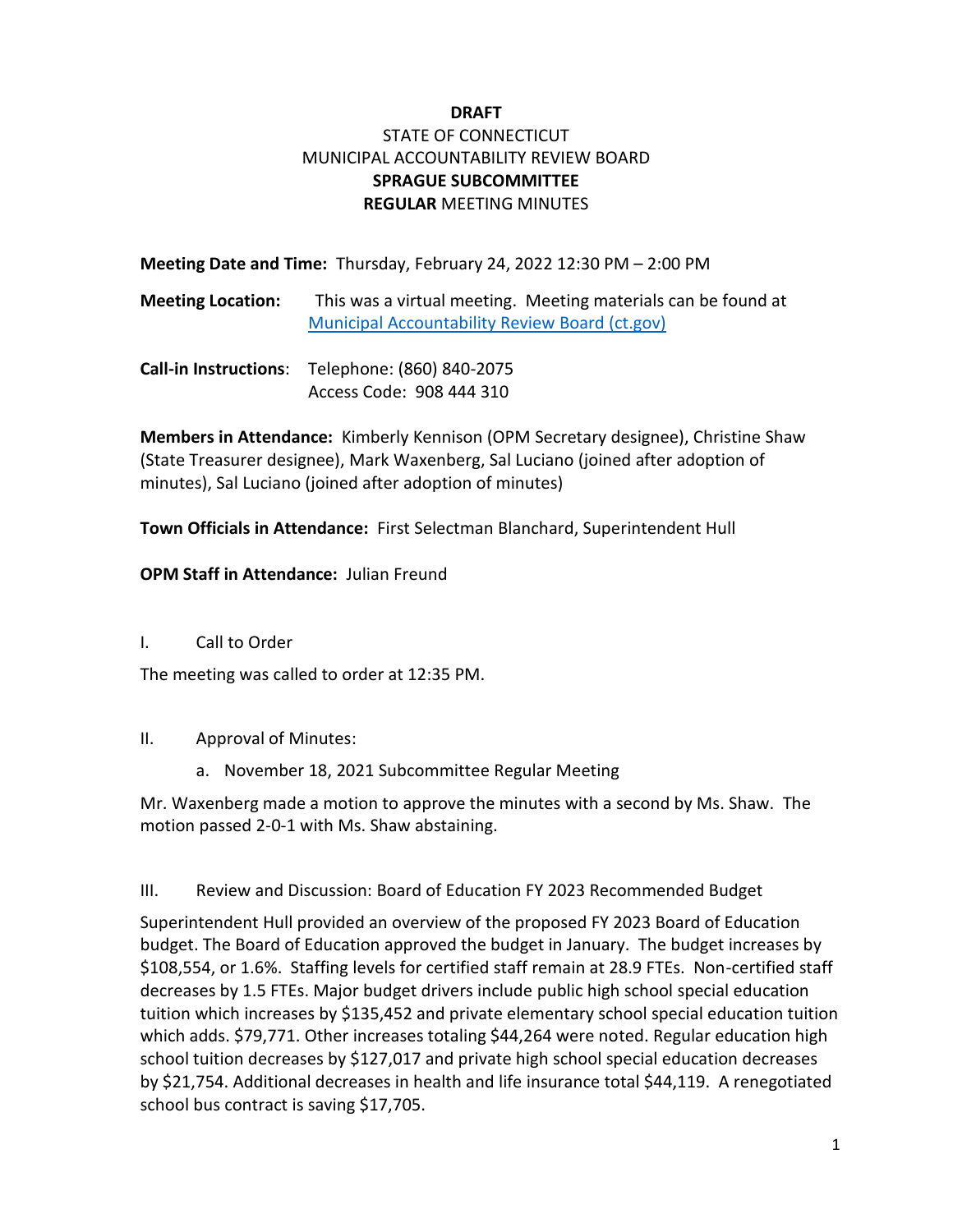Several variables that could impact the budget were also noted, including the State Partnership health insurance rates and rising fuel costs. Superintendent Hull also noted that the district is also currently in mediation with the Non-Certified bargaining unit.

### IV. Review and Discussion: Status Updates

The Town updated the Subcommittee on several financial and related matters:

### a) Financial Policies and Procedures:

The Town has been compiling its financial policies and procedures in response to a repeat audit finding. A consultant was engaged to assist the Town, with a meeting anticipated on March 7 to finalize the policies and procedures.

### b) FY 2021 Audit:

An extension to the end of March will be requested.

### c) Budget Calendar:

A proposed budget from the First Selectman is anticipated to be submitted to the Board of Finance, and available for Subcommittee review by the March Subcommittee meeting.

## d) ARPA Funding:

The area council of governments has hired a consultant to assist its member municipalities with planning and use of ARPA funds. The Town has identified IT security as one of the leading priorities for use of funds. One public meeting has been held, which also raised open space as a potential priority.

### e) Other: Paper Mill Pond Dam:

The Town advised that a sinkhole at the Paper Mill Pond dam was identified in a prior inspection report. The Department of Energy and Environmental Protection has visited the site and has sent the Town a letter advising that further inspection and monitoring of the sinkhole is necessary. The Town is looking into engaging an engineering firm to perform the inspection and has submitted a grant application for funding assistance.

# V. Other Related Business

None.

# VI. Adjourn

Mr. Luciano made a motion to adjourn, with a second by Ms. Shaw. The meeting adjourned at 1:17 PM.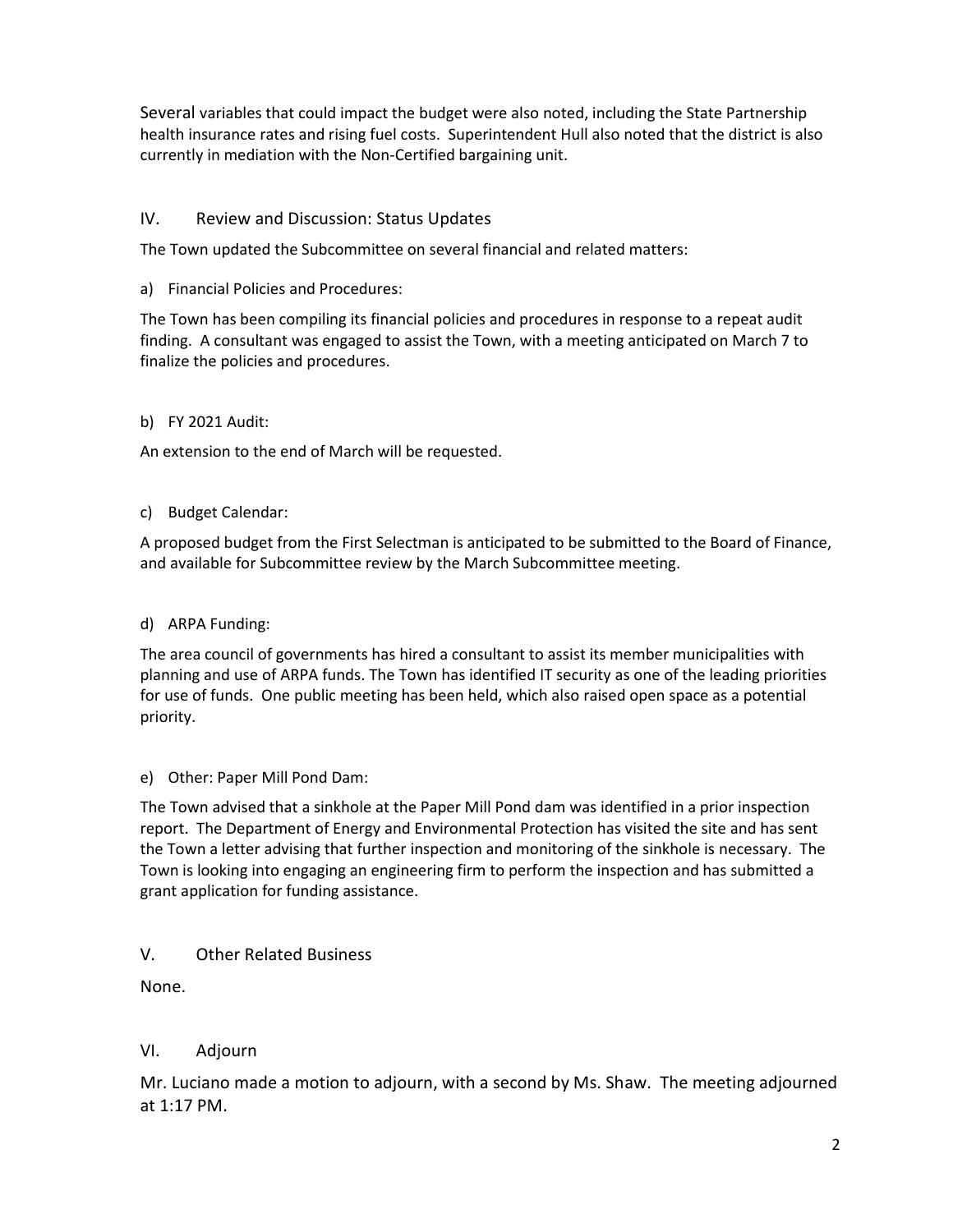

|                | Α    | В                                             | D<br>E                  | F                        | н               | J                        |              | M           |
|----------------|------|-----------------------------------------------|-------------------------|--------------------------|-----------------|--------------------------|--------------|-------------|
| $\mathbf{1}$   |      |                                               |                         |                          |                 |                          |              |             |
|                |      |                                               |                         |                          |                 |                          |              |             |
| $\overline{2}$ | 2015 | <b>TOWN OF SPRAGUE</b>                        | <b>Actual</b>           | <b>Budget</b>            | <b>Estimate</b> | <b>Budget</b>            | 21-22 Bud v  | 21-22 Bud v |
|                |      |                                               |                         |                          |                 |                          |              |             |
|                |      |                                               | 2020-2021               | 2021-2022                | 2021-2022       | 2022-2023                | 22-23 Bud \$ | 22-23 Bud % |
| 3              |      |                                               |                         |                          |                 |                          |              |             |
|                |      |                                               |                         |                          |                 |                          |              |             |
| $\overline{4}$ |      | <b>EXPENDITURE TOTALS</b>                     |                         |                          |                 |                          |              |             |
| 5              | 6000 | <b>BOARD OF SELECTMEN</b>                     | 91,304                  | 81,864                   | 80,993          | 83,550                   | 1,686        | 2.1%        |
| 6              | 6005 | <b>ELECTIONS</b>                              | 18,000                  | 20,550                   | 19,909          | 22,110                   | 1,560        | 7.6%        |
| $\overline{7}$ | 6010 | <b>BOARD OF FINANCE</b>                       |                         | 188                      | 188             | 188                      |              | 0.0%        |
|                |      |                                               | 188                     |                          |                 |                          |              |             |
| 8              | 6011 | <b>AUDITING</b>                               | 19,923                  | 23,200                   | 23,200          | 25,850                   | 2,650        | 11.4%       |
| 9              | 6012 | <b>BOOKKEEPER</b>                             | 29,380                  | 29,677                   | 29,677          | 30,253                   | 576          | 1.9%        |
| 10             | 6015 | <b>TAX ASSESSOR</b>                           | 24,389                  | 25,287                   | 23,208          | 24,635                   | (652)        | $-2.6%$     |
| 11             | 6025 | <b>TAX COLLECTOR</b>                          | 28,056                  | 27,965                   | 27,765          | 27,607                   | (358)        | $-1.3%$     |
|                |      |                                               |                         |                          |                 |                          |              |             |
| 12             | 6030 | <b>TOWN TREASURER</b>                         | 2,400                   | 2,400                    | 2,400           | 2,400                    |              | 0.0%        |
| 13             | 6035 | TOWN COUNSEL                                  | 18,847                  | 27,000                   | 41,000          | 48,000                   | 21,000       | 77.8%       |
| 14             | 6040 | <b>TOWN CLERK</b>                             | 53,505                  | 53,671                   | 53,927          | 54,938                   | 1,267        | 2.4%        |
| 15             | 6045 | TELEPHONE SERVICES                            | 12,157                  | 12,056                   | 11,589          | 12,169                   | 113          | 0.9%        |
| 16             | 6050 | POOL SECRETARIES                              | 57,848                  | 59,368                   | 59,369          | 60,560                   | 1,192        | 2.0%        |
|                |      |                                               |                         |                          |                 |                          |              |             |
| 17             | 6055 | TOWN OFFICE BUILDING                          | 33,849                  | 37,522                   | 47,804          | 42,776                   | 5,254        | 14.0%       |
| 18             | 6060 | <b>GRANTS/CONTRACTS MANAGER</b>               |                         |                          |                 |                          |              | 0.0%        |
| 19             | 6100 | PLANNING & ZONING COMMISSION                  | 16,465                  | 18,870                   | 18,870          | 19,018                   | 148          | 0.8%        |
| 20             | 6111 | <b>LAND USE</b>                               | 487                     | 500                      | 500             | 500                      |              | 0.0%        |
|                | 6115 |                                               |                         |                          |                 | 900                      |              | 300.0%      |
| 21             |      | ECONOMIC DEVELOPMENT                          | 225                     | 225                      | 225             |                          | 675          |             |
| 22             | 6120 | CONSERVATION COMMISSION                       | 411                     | 1,100                    | 300             | 1,100                    |              | 0.0%        |
| 23             | 6150 | CONSERVATION/WETLANDS ENFORCEMENT OFFICER     | 7,950                   | 7,000                    | 7,000           | 7,000                    |              | 0.0%        |
| 24             | 6200 | <b>HIGHWAYS</b>                               | 360,101                 | 387,530                  | 402,262         | 403,303                  | 15,773       | 4.1%        |
| 25             | 6202 | TREE MAINTENANCE                              | 17,393                  | 15,000                   | 14,735          | 15,000                   |              | 0.0%        |
| 26             | 6205 | <b>STREET LIGHTING</b>                        | 16,027                  | 18,500                   | 15,684          | 20,500                   | 2,000        | 10.8%       |
|                |      |                                               |                         |                          |                 |                          |              |             |
| 27             | 6300 | SOCIAL SECURITY                               | 52,023                  | 56,184                   | 56,184          | 56,880                   | 696          | 1.2%        |
| 28             | 6310 | DEFERRED COMPENSATION                         | 16,336                  | 15,421                   | 16,512          | 15,479                   | 58           | 0.4%        |
| 29             | 6400 | REGIONAL PLANNING AGENCIES                    | 37,597                  | 38,553                   | 38,553          | 40,093                   | 1,540        | 4.0%        |
| 30             | 6500 | <b>INSURANCE</b>                              | 220,347                 | 260,938                  | 244,632         | 269,978                  | 9,040        | 3.5%        |
| 31             | 6600 | POLICE DEPARTMENT                             | 155,074                 | 184,767                  | 179,087         | 196,735                  | 11,968       | 6.5%        |
|                |      |                                               |                         |                          |                 |                          |              |             |
| 32             | 6605 | FIRE DEPARTMENT                               | 120,217                 | 120,290                  | 120,290         | 120,290                  |              | 0.0%        |
| 33             | 6610 | <b>EMERGENCY MANAGEMENT</b>                   | 3,977                   | 4,030                    | 4,030           | 4,030                    |              | 0.0%        |
| 34             | 6615 | <b>FIRE MARSHAL</b>                           | 10,573                  | 10,875                   | 10,875          | 10,875                   |              | 0.0%        |
| 35             | 6620 | <b>BUILDING OFFICIAL</b>                      | 19,989                  | 21,662                   | 21,357          | 22,660                   | 74           | 4.6%        |
| 36             | 6625 | BLIGHT ENFORCEMENT OFFICER                    | 3,741                   |                          |                 | 4,000                    |              | 1.9%        |
|                |      |                                               |                         | 3,927                    | 3,927           |                          | 74           |             |
| 37             | 6700 | SANITATION & WASTE REMOVAL                    | 68,028                  | 70,000                   | 70,000          | 70,000                   |              | 0.0%        |
| 38             | 6702 | WASTE MANAGEMENT                              | 58,186                  | 63,000                   | 65,005          | 67,000                   | 4,000        | 6.3%        |
| 39             | 6810 | COMMISSION ON AGING                           | 58,043                  | 66,660                   | 59,029          | 67,756                   | 1,096        | 1.6%        |
| 40             | 6950 | CAPITAL PROJECTS                              | 12,919                  | 14,700                   | 14,700          | 24,700                   | 10,000       | 68.0%       |
|                |      |                                               |                         |                          |                 |                          |              |             |
| 41             | 7000 | PARKS & PLAYGROUND                            | 1,050                   | 750                      | 750             | 750                      |              | 0.0%        |
| 42             | 7002 | RECREATION COMMISSION                         |                         |                          |                 |                          |              | 0.0%        |
| 43             | 7003 | RECREATION FACILITIES                         | 1,560                   | 1,825                    | 1,573           | 1,825                    |              | 0.0%        |
| 44             | 7004 | <b>RECREATION EVENTS</b>                      | 772                     | 3,650                    | 3,650           | 3,650                    |              | 0.0%        |
| 45             | 7005 | OTHER RECREATION PROGRAMS                     | $\sim$                  | 1,250                    | 1,250           | 1,250                    |              | 0.0%        |
|                |      |                                               |                         |                          |                 |                          |              |             |
| 46             | 7010 | <b>GRIST MILL</b>                             | 23,813                  | 15,572                   | 15,343          | 17,650                   | 2,078        | 13.3%       |
| 47             | 7012 | <b>HISTORICAL MUSEUM</b>                      | 200                     | 2,130                    | 2,130           | 2,384                    | 254          | 11.9%       |
| 48             | 7015 | LIBRARY                                       | 64,996                  | 83,402                   | 83,202          | 85,215                   | 1,814        | 2.2%        |
| 49             | 7100 | <b>MISCELLANEOUS</b>                          | 13,933                  | 17,875                   | 17,860          | 77,575                   | 59,700       | 334.0%      |
| 50             | 7150 | SPRAGUE WTR. & SWR. AUTH.                     | 6,907                   | 8,500                    | 7,500           | 7,700                    | (800)        | $-9.4%$     |
| 51             | 7200 | <b>COMPUTER SERVICE &amp; SUPPLIES</b>        | 51,519                  | 57,577                   | 58,239          | 58,935                   | 1,359        | 2.4%        |
|                |      |                                               |                         |                          |                 |                          |              |             |
| 52             | 7255 | SHARED SERVICES W/SCHOOL                      | ä,                      |                          | ä,              | $\overline{\phantom{a}}$ |              | 0.0%        |
| 53             |      | <b>Operating Budget</b>                       | 1,810,705               | 1,973,009                | 1,976,284       | 2,129,767                | 155,833      | 7.9%        |
| 54             | 7300 | INTEREST PAYMENT - BONDS                      | 155,375                 | 291,875                  | 281,325         | 264,475                  | (27, 400)    | $-9.4%$     |
| 55             | 7305 | REDEMPTION OF DEBT - PRINCIPAL                | 731,839                 | 560,000                  | 560,000         | 550,000                  | (10,000)     | $-1.8%$     |
| 56             | 7360 | Operating Transfer CNR Fund                   | 22,000                  | 22,000                   | 22,000          | 17,000                   | (5,000)      | $-22.7%$    |
| 57             |      |                                               |                         |                          |                 |                          |              |             |
|                | 7370 | Transfer to Eliminate CNR Fund Deficit        | ٠                       |                          |                 | 75,000                   | 75,000       | 100.0%      |
| 58             |      | Debt and Capital & Non-Recurring Items Budget | 909,214                 | 873,875                  | 863,325         | 906,475                  | (42, 400)    | 3.7%        |
| 59             | 7400 | Non-Budgetary Expenditures                    |                         | $\overline{\phantom{a}}$ |                 |                          |              | 0.0%        |
| 60             | 7600 | GAAP Accrured Payroll & CWF                   | $\blacksquare$          | $\sim$                   |                 | $\blacksquare$           |              | 0.0%        |
| 61             |      | <b>Total General Town Expenditures</b>        | 2,719,919               | 2,846,884                | 2,839,609       | 3,036,242                | 189,358      | 6.7%        |
| 62             | 7500 | <b>Total Board of Education Expenditures</b>  | 6,470,181               | 6,787,139                | 6,787,139       | 6,895,693                | 108,554      | 1.6%        |
|                |      | <b>TOTAL SPRAGUE EXPENDITURES</b>             |                         |                          |                 |                          |              |             |
| 63             |      |                                               | $\overline{9,}190, 100$ | 9,634,023                | 9,626,748       | 9,931,935                | 297,912      | 3.1%        |
| 64             |      |                                               |                         |                          |                 |                          |              |             |
| 65             |      | <b>REVENUE TOTALS</b>                         |                         |                          |                 |                          |              |             |
|                |      |                                               |                         |                          |                 |                          |              |             |
| 66             |      | <b>TAXES</b>                                  | 6,138,650               | 6,241,789                | 6,049,534       | 6,610,997                | 369,208      | 5.9%        |
| 67             |      | STATE GRANTS - SCHOOL                         | 2,660,052               | 2,668,094                | 2,668,094       | 2,682,435                | 14,341       | 0.5%        |
| 68             |      | STATE GRANTS - LOCAL                          | 583,552                 | 597,726                  | 589,909         | 437,063                  | (145, 760)   | $-26.9%$    |
| 69             |      | <b>LOCAL REVENUES</b>                         | 159,331                 | 98,400                   | 100,650         | 90,950                   | (1,700)      | $-7.6%$     |
|                |      |                                               |                         |                          |                 |                          |              |             |
| 70             |      | <b>MISC REVENUES</b>                          | 131,625                 | 54,000                   | 63,000          | 54,000                   |              | 0.0%        |
| 71             |      | INTERGOVERNMENTAL TRANSFERS                   | 68,508                  | 68,508                   | 67,055          | 65,234                   | (3,274)      | $-4.8%$     |
| 72             |      | OTHER MISC REVENUES                           |                         | 105,000                  | 105,000         | 52,929                   | (52,071)     | -49.6%      |
| 73             |      | <b>TOTAL REVENUES</b>                         | 9,741,718               | 9,833,517                | 9,643,242       | 9,993,607                | 180,744      | 1.6%        |
| 74             |      |                                               |                         |                          |                 |                          |              |             |
|                |      |                                               |                         |                          |                 |                          |              |             |
| 75             |      | <b>SUMMARY</b>                                |                         |                          |                 |                          |              |             |
| 76             |      | <b>Total General Town Expenditures</b>        | 2,719,919               | 2,846,884                | 2,839,609       | 3,036,242                |              | 6.7%        |
|                |      |                                               |                         |                          |                 |                          |              |             |
| 77             |      | <b>Total Board of Education Expenditures</b>  | 6,470,181               | 6,787,139                | 6,787,139       | 6,895,693                |              | 1.6%        |
| 78             |      | <b>TOTAL EXPENDITURES</b>                     | 9,190,100               | 9,634,023                | 9,626,748       | 9,931,935                |              | 3.1%        |
| 79             |      |                                               |                         |                          |                 |                          |              |             |
| 80             |      | <b>TOTAL REVENUES</b>                         | 9,741,718               | 9,833,517                | 9,643,242       | 9,993,607                |              | 1.6%        |
|                |      |                                               |                         |                          |                 |                          |              |             |
| 81             |      |                                               |                         |                          |                 |                          |              |             |
| 82             |      | SURPLUS / (SHORTFALL)                         | 551,618                 | 199,494                  | 16,494          | 61,672                   |              | $-69.1%$    |
| 83             |      |                                               |                         |                          |                 |                          |              |             |
| 84             |      | <b>Mill Rate</b>                              | 35.75                   | 36.00                    | 36.00           | 36.50                    |              |             |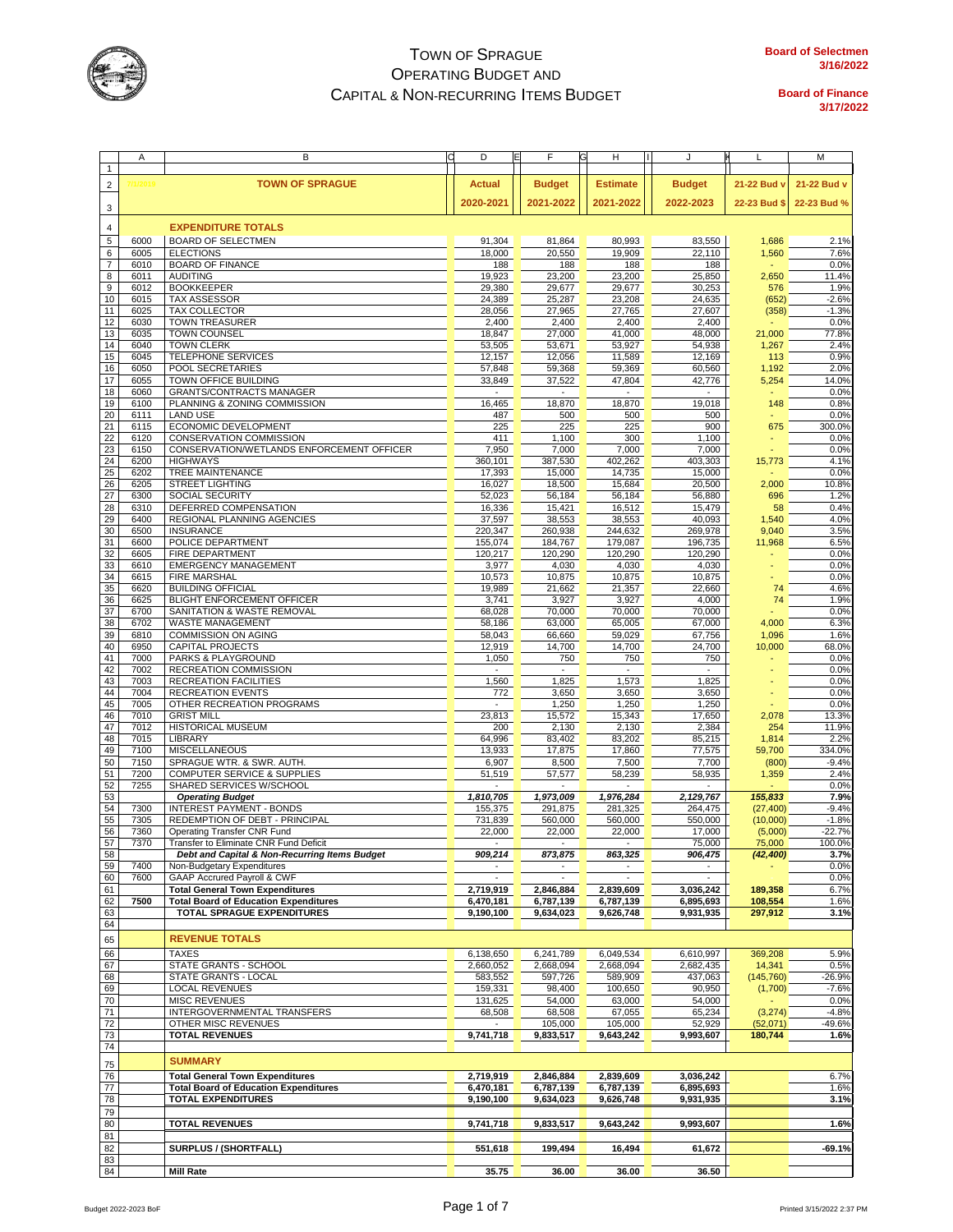

|            | Α                  | в                                                      | D              | F                        | н                        | J                        |              | M           |
|------------|--------------------|--------------------------------------------------------|----------------|--------------------------|--------------------------|--------------------------|--------------|-------------|
| 3          |                    |                                                        | 2020-2021      | 2021-2022                | 2021-2022                | 2022-2023                | 22-23 Bud \$ | 22-23 Bud % |
| 85         |                    | <b>CAPITAL &amp; NON-RECURRING</b>                     |                |                          |                          |                          |              |             |
| 86         | Source             | <b>CNR REVENUES</b>                                    |                |                          |                          |                          |              |             |
| 87         | Bond10             | Bond 10 year                                           |                | $\overline{a}$           | $\sim$                   | $\sim$                   |              | 0.0%        |
| 88         | Bond15             | Bond 15 year                                           |                | $\blacksquare$           | $\overline{\phantom{a}}$ | $\overline{\phantom{a}}$ |              | 0.0%        |
| 89         | Bond20             | Bond 20 year                                           |                | $\mathbf{r}$             | $\overline{\phantom{a}}$ | $\overline{\phantom{a}}$ |              | 0.0%        |
| 90         | <b>CNR</b>         | Capital & Non-Recurring Fund                           |                | $\overline{\phantom{a}}$ | $\overline{\phantom{a}}$ | $\overline{\phantom{a}}$ |              | 0.0%        |
| 91         | <b>BFD</b>         | CNR - Baltic Fire Department Reserve Fund              |                | $\blacksquare$           |                          |                          |              | 0.0%        |
| 92         | GF                 | General Fund                                           |                | $\overline{\phantom{a}}$ | ÷.                       | $\blacksquare$           |              | 0.0%        |
| 93         | LOCIP              | Local CIP                                              |                | $\omega$                 | $\sim$                   | $\blacksquare$           |              | 0.0%        |
| 94         | OSF                | Openspace Fund                                         |                | $\omega$                 | $\overline{a}$           | $\blacksquare$           |              | 0.0%        |
| 95         | <b>TAR</b>         | Town Aid for Roads                                     |                | $\sim$                   | $\sim$                   | $\overline{\phantom{a}}$ |              | 0.0%        |
| 96         | FAD                | <b>Fundraisers and Donations</b>                       |                |                          | $\overline{a}$           | $\sim$                   |              | 0.0%        |
| 97         | <b>GRANT</b>       | Grants                                                 |                | 485,000                  | $\sim$                   | $\blacksquare$           |              | $-100.0%$   |
| 98         | OTH                | Other                                                  |                |                          | $\overline{a}$           | $\sim$                   |              | 0.0%        |
| 99         |                    | <b>TOTAL CNR REVENUES</b>                              | ٠              | 485,000                  | ٠                        | ٠                        |              | $-100.0%$   |
| 100        |                    |                                                        |                |                          |                          |                          |              |             |
| 101        |                    | <b>CNR EXPENDITURES</b>                                |                |                          |                          |                          |              |             |
| 109        |                    |                                                        |                |                          |                          |                          |              |             |
| 110        |                    | <b>Major Grant Projects</b>                            |                |                          |                          |                          |              |             |
| 119        | Bond10             | Hanover Reservoir Dredging and Dam Repair              |                | $\blacksquare$           | $\blacksquare$           |                          |              |             |
| 120        |                    |                                                        |                |                          |                          |                          |              |             |
| 121        | OTH                | <b>Fish Ladder</b>                                     | 56,188         | $\overline{\phantom{a}}$ | $\sim$                   |                          |              |             |
| 122        |                    |                                                        |                |                          |                          |                          |              |             |
| 123        |                    | <b>Town Facilities</b>                                 |                |                          |                          |                          |              |             |
| 134        | CASH               | <b>Town Facilities Technology</b>                      | $\mathbf{r}$   | 6,000                    | 6,000                    | 3,000                    |              |             |
|            | CASH               | Library Technology, Equipment and Capital Improvements | $\sim$         | ш.                       | $\overline{a}$           |                          |              |             |
| 136<br>144 |                    |                                                        |                |                          |                          |                          |              |             |
| 145        |                    | <b>Town Reserve Fund Contributions</b>                 |                |                          |                          |                          |              |             |
| 146        | CASH               | Transfer to Plan of C & D Reserve                      | 3,000          | 3,000                    | 3,000                    | 4,000                    |              |             |
| 147        | CASH               | Transfer to Salary 27th Pay Period Reserve             | 3,000          | 3,000                    | 3,000                    | 3,000                    |              |             |
| 148        | <b>CASH</b>        | Transfer to Town Revaluation Reserve                   | 10,000         | 10,000                   | 10,000                   | 7,000                    |              |             |
| 149        |                    |                                                        |                |                          |                          |                          |              |             |
| 150        |                    | <b>Public Works</b>                                    |                |                          |                          |                          |              |             |
| 151        | Bond20             | Tree Removal and Pruning                               | 154,612        | $\blacksquare$           | $\blacksquare$           | $\overline{\phantom{a}}$ |              |             |
| 152        | GF                 | <b>Tree Replacement</b>                                | $\overline{a}$ |                          | ÷.                       | $\overline{\phantom{a}}$ |              |             |
| 153        |                    |                                                        |                |                          |                          |                          |              |             |
| 240        |                    | <b>Water and Sewer Authority</b>                       |                |                          |                          |                          |              |             |
| 261        | <b>BOND</b>        | Water & Sewer Capital Upgrades                         | 42,000         | $\overline{a}$           | ÷.                       |                          |              |             |
| 271        |                    |                                                        |                |                          |                          |                          |              |             |
| 272        |                    |                                                        |                |                          |                          |                          |              |             |
| 273        |                    | <b>Fire Department</b>                                 |                | $\omega$                 | $\sim$                   |                          |              |             |
| 283        | Bond10             | Turn Out Gear                                          |                |                          |                          |                          |              |             |
| 299        | <b>GRANT</b>       | <b>Retaining Wall</b>                                  | $\sim$         | 485,000                  | $\sim$                   | $\blacksquare$           |              |             |
| 309        | Bond15             | Ambulance - A524                                       | $\sim$         | $\sim$                   | $\overline{\phantom{a}}$ | $\overline{\phantom{a}}$ |              |             |
| 315        | Bond <sub>20</sub> | Rescue - R-424                                         | $\blacksquare$ |                          |                          |                          |              |             |
| 316        |                    | <b>Total CNR Expenditures</b>                          |                | 507,000                  | 22,000                   | 17,000                   |              |             |
| 317        |                    | <b>Less Total CNR Revenues</b>                         | $\blacksquare$ | (485,000)                |                          | $\overline{\phantom{a}}$ |              |             |
| 318        |                    | Due from Tax Base (Acct #7360)                         | 22,000         | 22,000                   | 22,000                   | 17.000                   |              | $-22.7%$    |
|            |                    |                                                        |                |                          |                          |                          |              |             |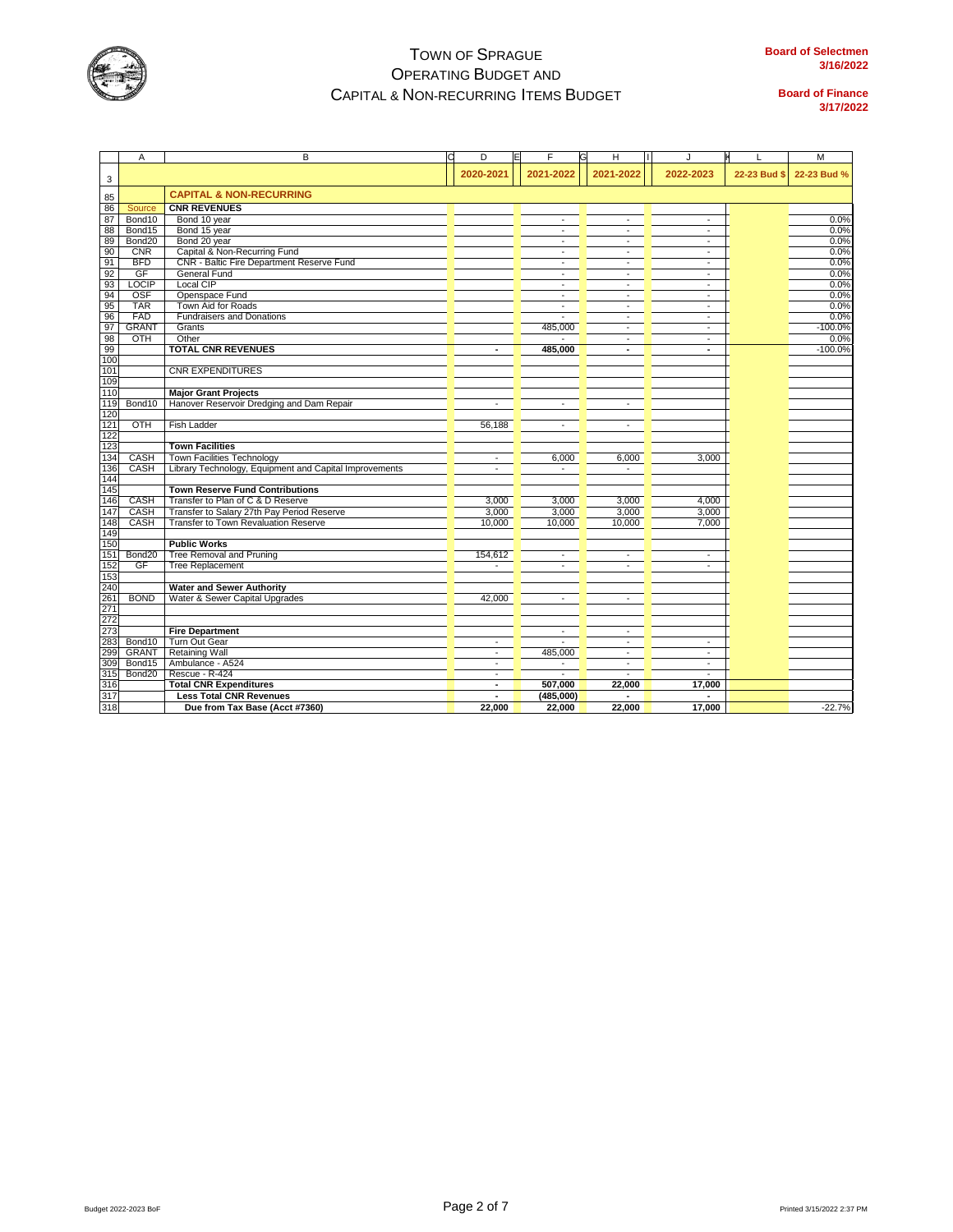

|            | Α            | в                                                        | D<br>E                               | F                        | н                        | J                                                    | L            | М             |
|------------|--------------|----------------------------------------------------------|--------------------------------------|--------------------------|--------------------------|------------------------------------------------------|--------------|---------------|
|            |              |                                                          | 2020-2021                            | 2021-2022                | 2021-2022                | 2022-2023                                            | 22-23 Bud \$ | 22-23 Bud %   |
| 3          |              |                                                          |                                      |                          |                          |                                                      |              |               |
| 319        |              | DETAIL BREAKDOWN OF GENERAL GOVERNMENT                   |                                      |                          |                          |                                                      |              |               |
| 320        | 6000         | <b>BOARD OF SELECTMEN</b>                                | 91,304                               | 81.864                   | 80.993                   | 83,550                                               | 1,686        | 2.1%          |
| 321        | $-1$         | First Selectman                                          | 40,400                               | 40,804                   | 40,804                   | 41,621                                               | 817          | 2.0%          |
| 322        | $-2$         | Selectman                                                | 1,200                                | 1,200                    | 1,200                    | 1,200                                                |              | 0.0%          |
| 323        | $-3$         | Selectman                                                | 1,200                                | 1,200                    | 1,200                    | 1,200                                                |              | 0.0%          |
| 324<br>325 | $-4$<br>$-5$ | Office supplies, meetings, misc.<br>Mileage              | 1,260<br>$\mathcal{L}_{\mathcal{A}}$ | 1,260<br>1,000           | 1,315<br>74              | 1,401<br>1,000                                       | 141          | 11.2%<br>0.0% |
| 326        | -6           | <b>Executive Assistant</b>                               | 47,244                               | 36,400                   | 36,400                   | 37,128                                               | 728          | 2.0%          |
| 327        | $-7$         | Stipends for Additional Board Participation              |                                      |                          |                          |                                                      |              | 0.0%          |
| 328        |              |                                                          |                                      |                          |                          |                                                      |              |               |
| 329        | 6005         | <b>ELECTIONS</b>                                         | 18,000                               | 20,550                   | 19,909                   | 22,110                                               | 1,560        | 7.6%          |
| 330        | $-1$         | Elections - Salaries                                     | 4,880                                | 6,409                    | 6,409                    | 6,402                                                | (7)          | $-0.1%$       |
| 331        | $-2$         | Elections - Misc                                         | 13,120                               | 14,141                   | 13,500                   | 15,708                                               | 1,567        | 11.1%         |
| 332        |              |                                                          |                                      |                          |                          |                                                      |              |               |
| 333        | 6010         | <b>BOARD OF FINANCE</b>                                  | 188                                  | 188                      | 188                      | 188                                                  |              | 0.0%          |
| 334        | $-2$         | Town reports, supplies, brochures                        | 188                                  | 188                      | 188                      | 188                                                  |              | 0.0%          |
| 335<br>336 | 6011         | <b>AUDITING</b>                                          | 19,923                               | 23,200                   | 23,200                   | 25,850                                               | 2,650        | 0.0%<br>11.4% |
| 337        |              |                                                          |                                      |                          |                          |                                                      |              | 0.0%          |
| 338        | 6012         | <b>BOOKKEEPER</b>                                        | 29,380                               | 29,677                   | 29,677                   | 30,253                                               | 576          | 1.9%          |
| 339        | $-1$         | Salary                                                   | 28,443                               | 28,777                   | 28,777                   | 29,353                                               | 576          | 2.0%          |
| 340        | $-2$         | Support                                                  | 937                                  | 900                      | 900                      | 900                                                  |              | 0.0%          |
| 341        |              |                                                          |                                      |                          |                          |                                                      |              |               |
| 342        | 6015         | TAX ASSESSOR                                             | 24,389                               | 25,287                   | 23,208                   | 24,635                                               | (652)        | $-2.6%$       |
| 343        | $-1$         | Salary                                                   | 22,165                               | 22,387                   | 22.387                   | 22,835                                               | 448          | 2.0%          |
| 344        | $-4$         | Travel expense                                           | 300                                  | 300                      | 300                      | 300                                                  |              | 0.0%          |
| 345        | $-5$         | Education & Dues                                         | $\overline{\phantom{a}}$             | 100                      | $\overline{\phantom{a}}$ |                                                      | (100)        | $-100.0%$     |
| 346<br>347 | -6           | Sup, post., pricing manuals, repair/maint                | 1,924                                | 1,500                    | 521                      | 1,500                                                |              | 0.0%          |
| 348        | $-7$         | Mapping                                                  | $\overline{\phantom{a}}$             | 1,000                    | $\overline{\phantom{a}}$ | $\overline{\phantom{a}}$                             | (1,000)      | $-100.0%$     |
| 349        | 6025         | <b>TAX COLLECTOR</b>                                     | 28,056                               | 27,965                   | 27,765                   | 27,607                                               | (358)        | $-1.3%$       |
| 350        | $-1$         | Salary                                                   | 26,797                               | 27,065                   | 27,065                   | 27,607                                               | 542          | 2.0%          |
| 351        | $-2$         | DMV Charge Delinquent MV                                 |                                      |                          |                          |                                                      |              | 0.0%          |
| 352        | $-4$         | Misc. supplies, school                                   | 485                                  | 700                      | 500                      | 700                                                  |              | 0.0%          |
| 353        | $-5$         | Postage                                                  | 774                                  | 200                      | 200                      | 1,900                                                | 1,700        | 850.0%        |
| 354        |              |                                                          |                                      |                          |                          |                                                      |              |               |
| 355        | 6030         | <b>TOWN TREASURER</b>                                    | 2,400                                | 2,400                    | 2,400                    | 2,400                                                |              | 0.0%          |
| 356        |              |                                                          |                                      |                          |                          |                                                      |              | 0.0%          |
| 357        | 6035         | <b>TOWN COUNSEL</b>                                      | 18,847                               | 27,000                   | 41,000                   | 48,000                                               | 21,000       | 77.8%         |
| 358        | $-1$         | <b>Town Counsel</b>                                      | 17,847                               | 20,000                   | 40,000                   | 45,000                                               | 25,000       | 125.0%        |
| 359<br>360 | $-2$         | <b>Financial Advisor</b>                                 | 1,000                                | 7,000                    | 1,000                    | 3,000                                                | (4,000)      | $-57.1%$      |
| 361        | 6040         | <b>TOWN CLERK</b>                                        | 53,505                               | 53,671                   | 53,927                   | 54,938                                               | 1,267        | 2.4%          |
| 362        | $-1$         | Salary                                                   | 50,057                               | 50,558                   | 50,558                   | 51,569                                               | 1,011        | 2.0%          |
| 363        | $-2$         | Office supplies, misc.                                   | 1,533                                | 1,463                    | 1,463                    | 1,463                                                |              | 0.0%          |
| 364        | $-3$         | Dog Licenses                                             | 540                                  | 350                      | 350                      | 350                                                  |              | 0.0%          |
| 365        | $-4$         | School                                                   | 975                                  | 900                      | 1,156                    | 1,156                                                | 256          | 28.4%         |
| 366        | $-5$         | Micro filming (security)                                 | 400                                  | 400                      | 400                      | 400                                                  |              | 0.0%          |
| 367        |              |                                                          |                                      |                          |                          |                                                      |              |               |
| 368        | 6045         | TELEPHONE SERVICES/DSL/WEBSITE                           | 12,157                               | 12,056                   | 11,589                   | 12,169                                               | 113          | 0.9%          |
| 369        |              |                                                          |                                      |                          |                          |                                                      |              |               |
| 370<br>371 | 6050<br>$-1$ | <b>POOL SECRETARIES</b><br>Salary - Assistant Town Clerk | 57,848<br>22,879                     | 59,368<br>23,850         | 59,369<br>23,850         | 60,560<br>24,331                                     | 1,192<br>482 | 2.0%<br>2.0%  |
| 372        | $-2$         | Salary - Land Use Clerk                                  | 34,969                               | 35,519                   | 35,519                   | 36,229                                               | 711          | 2.0%          |
| 373        |              |                                                          |                                      |                          |                          |                                                      |              |               |
| 374        | 6055         | <b>TOWN OFFICE BUILDING</b>                              | 33,849                               | 37,522                   | 47,804                   | 42,776                                               | 5,254        | 14.0%         |
| 375        | $-1$         | Janitorial Services                                      | 9,822                                | 9,822                    | 9,384                    | 9,900                                                | 78           | 0.8%          |
| 376        | $-2$         | Supplies, Maintenance                                    | 2,000                                | 2,000                    | 2,000                    | 2,000                                                |              | 0.0%          |
| 377        | $-3$         | Heat Town Hall Facilities                                | 6,155                                | 11,000                   | 10,000                   | 14,000                                               | 3,000        | 27.3%         |
| 378        | $-4$         | <b>Lights Town Hall Facilities</b>                       | 10,893                               | 9,700                    | 11,420                   | 11,876                                               | 2,176        | 22.4%         |
| 379        | $-5$         | Repair & Renovation                                      | 4,979                                | 5,000                    | 15,000                   | 5,000                                                |              | 0.0%          |
| 380        | 6060         |                                                          | $\blacksquare$                       | $\blacksquare$           | $\blacksquare$           |                                                      |              |               |
| 381<br>382 | $-1$         | <b>GRANTS/CONTRACTS MANAGER</b><br>Salary                | $\omega$                             | $\overline{\phantom{a}}$ | $\sim$                   | $\overline{\phantom{a}}$<br>$\overline{\phantom{a}}$ |              | 0.0%<br>0.0%  |
| 383        | $-2$         | Workshops, Seminars                                      | ä,                                   | $\mathbf{r}$             | ÷,                       | $\overline{\phantom{a}}$                             |              | 0.0%          |
| 384        | $-3$         | Misc. Supplies, Subscription, Postage                    | $\blacksquare$                       | $\blacksquare$           | $\overline{\phantom{a}}$ | $\blacksquare$                                       |              | 0.0%          |
| 385        | $-4$         | Mileage                                                  | $\overline{\phantom{a}}$             | $\overline{\phantom{a}}$ | $\overline{\phantom{a}}$ | $\overline{\phantom{a}}$                             |              | 0.0%          |
| 386        |              |                                                          |                                      |                          |                          |                                                      |              |               |
| 387        | 6100         | PLANNING & ZONING COMMISSION                             | 16,465                               | 18,870                   | 18,870                   | 19,018                                               | 148          | 0.8%          |
| 388        | $-1$         | Zoning Enforcement Officer                               | 7,297                                | 7,370                    | 7,370                    | 7,518                                                | 148          | 2.0%          |
| 389        | $-2$         | <b>Technical Assistant-Planner</b>                       | 9,168                                | 11,500                   | 11,500                   | 11,500                                               |              | 0.0%          |
| 390        | $-5$         | Secretarial & Other Services                             | $\blacksquare$                       | $\blacksquare$           | $\overline{\phantom{a}}$ |                                                      |              | 0.0%          |
| 391        |              |                                                          |                                      |                          |                          |                                                      |              |               |
| 392<br>393 | 6111         | <b>LAND USE</b>                                          | 487                                  | 500                      | 500                      | 500                                                  |              | 0.0%          |
| 394        | 6115         | <b>ECONOMIC DEVELOPMENT</b>                              | 225                                  | 225                      | 225                      | 900                                                  | 675          | 300.0%        |
| 395        |              |                                                          |                                      |                          |                          |                                                      |              |               |
|            |              |                                                          |                                      |                          |                          |                                                      |              |               |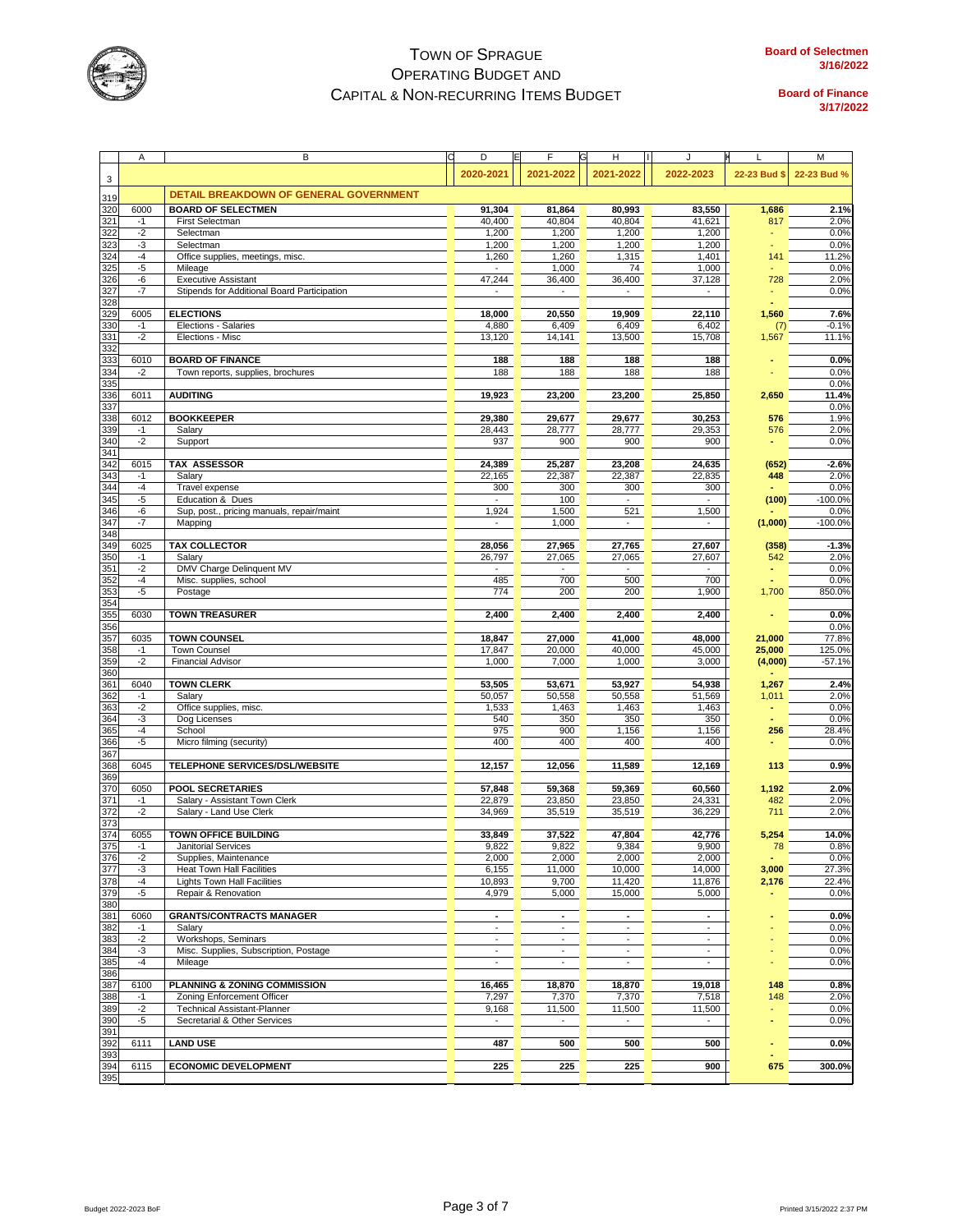

|                                 | Α            | В                                                          | D<br>E                      | F                                  | н                 | J                | L               | M                |
|---------------------------------|--------------|------------------------------------------------------------|-----------------------------|------------------------------------|-------------------|------------------|-----------------|------------------|
|                                 |              |                                                            | 2020-2021                   | 2021-2022                          | 2021-2022         | 2022-2023        | 22-23 Bud \$    | 22-23 Bud %      |
| $\mathsf 3$                     |              |                                                            |                             |                                    |                   |                  |                 |                  |
| 396                             | 6120         | <b>CONSERVATION COMMISSION</b>                             | 411                         | 1,100                              | 300               | 1,100            |                 | 0.0%             |
| 397                             | $-2$         | <b>Training Workshop</b>                                   | $\mathcal{L}_{\mathcal{A}}$ | 100                                | $\sim$            | 100              |                 | 0.0%             |
| 398                             | $-4$         | Miscellaneous, signage                                     | 411                         | 1,000                              | 300               | 1,000            |                 | 0.0%             |
| 399<br>400                      | 6150         | <b>CONSERVATION/WETLANDS ENFORCEMENT OFFICER</b>           | 7,950                       | 7,000                              | 7,000             | 7,000            |                 | 0.0%<br>0.0%     |
| 401                             |              |                                                            |                             |                                    |                   |                  |                 |                  |
| 402                             | 6200         | <b>HIGHWAYS</b>                                            | 360,101                     | 387.530                            | 402,262           | 403,303          | 15,773          | 4.1%             |
| 403                             | $-1$         | General Maintenance                                        | 58,609                      | 45,000                             | 45,000            | 49,000           | 4,000           | 8.9%             |
| 404                             | $-2$         | Public works salaries                                      | 219,634                     | 229,330                            | 221,787           | 239,303          | 9,973           | 4.3%             |
| 405                             | -3           | Storm - Misc.o/t labor                                     | 18,948                      | 26,200                             | 22,000            | 28,000           | 1,800           | 6.9%             |
| 406                             | $-4$         | Boots & Clothing & Eyewear                                 | 1,463                       | 2,500                              | 2,500             | 2,500            |                 | 0.0%             |
| 407                             | $-5$         | Storm - Materials                                          | 24,021                      | 27,500                             | 25,500            | 27,500           |                 | 0.0%             |
| 408                             | -6           | Roadway Pavement Management                                | 26,002                      | 40,000                             | 77,475            | 40,000           |                 | 0.0%             |
| 409                             | $-7$         | <b>Town Garage</b>                                         | 8,814                       | 8,000                              | 5,000             | 8,000            |                 | 0.0%             |
| 410                             | -8           | Stormwater Fees/Testing                                    | 2,160                       | 8,500                              | 2,500             | 8,500            |                 | 0.0%             |
| 411                             | $-10$        | Drug & Alcohol Testing                                     | 450                         | 500                                | 500               | 500              |                 | 0.0%             |
| 412                             |              |                                                            |                             |                                    |                   |                  |                 |                  |
| 413                             | 6202         | <b>TREE MAINTENANCE</b>                                    | 17,393                      | 15,000                             | 14,735            | 15,000           |                 | 0.0%             |
| 414                             | $-1$         | Tree Warden                                                | 2,250                       | 2,250                              | 2,250             | 2,250            |                 | 0.0%             |
| 415                             | $-2$         | Tree Warden - Training Seminars                            | 197                         | 350                                | 185               | 350              |                 | 0.0%             |
|                                 | -3           | Tree Pruning, Removal, replacement                         | 14,660                      | 12,000                             | 12,000            | 12,000           |                 | 0.0%             |
| 416<br>417<br>418<br>419        | $-4$         | Mileage                                                    | 286                         | 400                                | 300               | 400              |                 | 0.0%             |
|                                 |              |                                                            |                             |                                    |                   |                  |                 |                  |
| 420                             | 6205<br>$-1$ | <b>STREET LIGHTING</b><br><b>Street Lighting</b>           | 16,027                      | 18,500                             | 15,684            | 20,500           | 2,000           | 10.8%            |
| 421                             | $-2$         | Repairs                                                    | 16,027                      | 18,500<br>$\overline{\phantom{a}}$ | 15,684            | 18,500<br>2,000  | 2,000           | 0.0%<br>100.0%   |
| 422                             |              |                                                            |                             |                                    |                   |                  |                 |                  |
| 423                             | 6300         | <b>SOCIAL SECURITY</b>                                     | 52,023                      | 56,184                             | 56,184            | 56,880           | 696             | 1.2%             |
| 424                             |              |                                                            |                             |                                    |                   |                  |                 |                  |
| 425                             | 6310         | DEFERRED COMPENSATION                                      | 16,336                      | 15,421                             | 16,512            | 15,479           | 58              | 0.4%             |
| 426                             |              |                                                            |                             |                                    |                   |                  |                 |                  |
| 427                             | 6400         | <b>REGIONAL PLANNING AGENCIES</b>                          | 37,597                      | 38,553                             | 38,553            | 40,093           | 1,540           | 4.0%             |
| 428                             | $-1$         | <b>TVCCA</b>                                               | 1,000                       | 1,000                              | 1,000             | 1,100            | 100             | 10.0%            |
|                                 | $-2$         | <b>Council of Governments</b>                              | 1,641                       | 1,641                              | 1,641             | 1,632            | (9)             | $-0.5%$          |
| 429<br>430                      | -3           | Soil & Water Conservation                                  | 300                         | 300                                | 300               | 300              |                 | 0.0%             |
| 431                             | $-4$         | Womens Center                                              | 250                         | 250                                | 250               | 250              |                 | 0.0%             |
| 432                             | $-5$         | <b>Uncas Health District</b>                               | 19,674                      | 19,956                             | 19,956            | 19,956           |                 | 0.0%             |
| 433<br>434                      | -6           | CT Conference of Municipalities                            | 1,016                       | 2,032                              | 2,032             | 2,032            |                 | 0.0%             |
|                                 | -7           | Norwich Probate Court                                      | 1,997                       | 2,124                              | 2,124             | 2,199            | 75              | 3.5%             |
| 435                             | -8           | Council of Small Towns (COST)                              | 725                         | 725                                | 725               | 975              | 250             | 34.5%            |
| 436                             | -9           | Quinebaug Walking Weekends                                 | 175                         | 175                                | 175               | 500              | 325             | 185.7%           |
| 437                             | $-10$        | SSAC of Eastern CT                                         | 300                         | 300                                | 300               | 300              |                 | 0.0%             |
| 438                             | $-11$        | Southeastern CT Enterprise Region (SECTER)                 | 1,419                       | 1,044                              | 1,044             | 1,038            | (6)             | $-0.6%$          |
| 439                             | $-12$        | Regional Animal Control                                    | 9,100                       | 9,006                              | 9,006             | 9,811            | 805             | 8.9%             |
| 440                             |              |                                                            |                             |                                    |                   |                  |                 |                  |
| 441                             | 6500         | <b>INSURANCE</b>                                           | 220,347                     | 260,938                            | 244,632<br>41,002 | 269,978          | 9,040           | 3.5%             |
| $\frac{442}{443}$               | -1<br>-2     | General Town (Includes Cyber Insurance)<br>Fire Department | 29,132<br>16,431            | 41,002<br>17,191                   | 17,191            | 36,440<br>18,051 | (4, 562)<br>860 | $-11.1%$<br>5.0% |
| 444                             | $-4$         | Water & Sewer Plants                                       | 7,982                       | 8,222                              | 8,222             | 8,633            | 411             | 5.0%             |
| 445                             | -5           | CIRMA (Workers Comp.)                                      | 36,246                      | 38,205                             | 38,159            | 40,069           | 1,864           | 4.9%             |
| 446                             | -6           | <b>Employee Medical Insurance</b>                          | 126,606                     | 152,368                            | 133,608           | 160,335          | 7,967           | 5.2%             |
| 447                             | $-7$         | Employee Insurance Waiver                                  | 3,950                       | 3,950                              | 6,450             | 6,450            | 2,500           | 63.3%            |
| 448                             |              |                                                            |                             |                                    |                   |                  |                 |                  |
| 449                             | 6600         | POLICE DEPARTMENT                                          | 155,074                     | 184,767                            | 179,087           | 196,735          | 11,968          | 6.5%             |
| 450                             | $-1$         | Resident Trooper Program                                   | 151,039                     | 175,006                            | 175,006           | 185,865          | 10,859          | 6.2%             |
| 451                             | $-2$         | Overtime (See revenue account 5200-13)                     | $\sim$                      | 5,000                              |                   | 5,000            |                 | 0.0%             |
| 452                             | -3           | Dare Program                                               | $\sim$                      | 300                                | $\sim$            | 300              |                 | 0.0%             |
|                                 | -4           | Supplies & misc.                                           | 419                         | 500                                | 120               | 500              |                 | $0.0\%$          |
| 453<br>454<br>455               | -5           | <b>School Crossing Guards</b>                              | 3,616                       | 3,961                              | 3,961             | 5,070            | 1,109           | 28.0%            |
|                                 |              |                                                            |                             |                                    |                   |                  |                 |                  |
| 456<br>457                      | 6605         | <b>FIRE DEPARTMENT</b>                                     | 120,217                     | 120,290                            | 120,290           | 120,290          |                 | 0.0%             |
|                                 | $-1$         | Vehicle Maintenance                                        | 26,369                      | 24,000                             | 24,000            | 24,000           |                 | 0.0%             |
| 458<br>459                      | -2           | <b>Fixed Expenses</b>                                      | 35,399                      | 36,300                             | 36,300            | 36,300           |                 | 0.0%             |
|                                 | -3           | <b>Truck Supplies</b>                                      | 8,631                       | 7,550                              | 7,550             | 7,550            |                 | 0.0%             |
| 460<br>461                      | $-4$         | <b>Station Maintenance</b>                                 | 13,322                      | 11,200                             | 11,200            | 11,200           |                 | 0.0%<br>0.0%     |
|                                 | -5<br>-6     | Training<br><b>Business Expenses</b>                       | 7,699<br>16,822             | 14,500<br>14,140                   | 14,500<br>14,140  | 14,500<br>14,140 |                 | 0.0%             |
| 462<br>463                      | -7           | <b>Equipment Maintenance</b>                               | 11,975                      | 12,600                             | 12,600            | 12,600           |                 | 0.0%             |
|                                 | -8           | <b>Capital Expenses</b>                                    |                             |                                    |                   |                  |                 | 0.0%             |
| 464<br>465                      |              |                                                            |                             |                                    |                   |                  |                 |                  |
| 466                             | 6610         | <b>EMERGENCY MANAGEMENT/LEPC</b>                           | 3,977                       | 4,030                              | 4,030             | 4,030            |                 | 0.0%             |
| 467                             | $-1$         | <b>Salary Director</b>                                     | 2,200                       | 2,200                              | 2,200             | 2,200            |                 | 0.0%             |
| 468                             | $-4$         | <b>Capital Expenses</b>                                    | $\mathcal{L}_{\mathcal{A}}$ | ÷.                                 |                   |                  |                 | 0.0%             |
|                                 | -5           | <b>Training Expense</b>                                    | 500                         | 500                                | 500               | 500              |                 | 0.0%             |
|                                 | -6           | <b>Equipment Maintenance</b>                               | 777                         | 830                                | 830               | 830              |                 | 0.0%             |
| 469<br>470<br>471               | -8           | Local Emergency Plan Chairperson (LEPC)                    | 500                         | 500                                | 500               | 500              |                 | 0.0%             |
| 472<br>473<br>474<br>475<br>476 |              |                                                            |                             |                                    |                   |                  |                 |                  |
|                                 | 6615         | FIRE MARSHAL/BURNING OFFICIAL                              | 10,573                      | 10,875                             | 10,875            | 10,875           |                 | 0.0%             |
|                                 | $-1$         | Salary                                                     | 8,427                       | 8,000                              | 8,000             | 8,000            |                 | 0.0%             |
|                                 | $-2$         | Office expenses, education, misc.                          | 1,521                       | 2,250                              | 2,250             | 2,250            |                 | 0.0%             |
|                                 | $-4$         | <b>Burning Official</b>                                    | 625                         | 625                                | 625               | 625              |                 | 0.0%             |
| 477                             |              |                                                            |                             |                                    |                   |                  |                 |                  |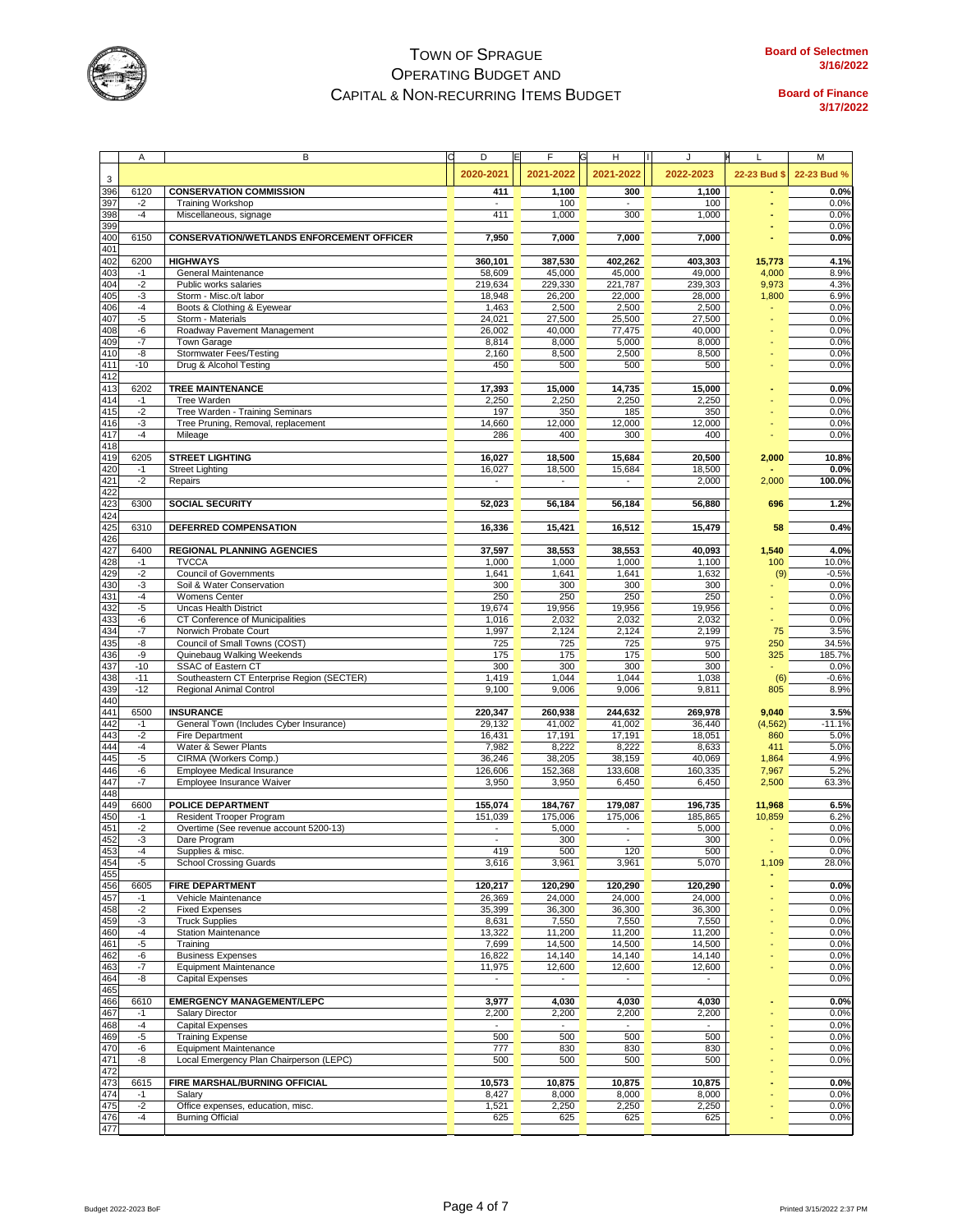

|                                        | Α            | В                                                                                   | D                                  | E | F<br>G           | н                        | J                | L            | M            |
|----------------------------------------|--------------|-------------------------------------------------------------------------------------|------------------------------------|---|------------------|--------------------------|------------------|--------------|--------------|
|                                        |              |                                                                                     | 2020-2021                          |   | 2021-2022        | 2021-2022                | 2022-2023        | 22-23 Bud \$ | 22-23 Bud %  |
| 3                                      |              |                                                                                     |                                    |   |                  |                          |                  |              |              |
| 478                                    | 6620         | <b>BUILDING OFFICIAL</b>                                                            | 19,989                             |   | 21,662           | 21,357                   | 22,660           | 999          | 4.6%         |
| 479                                    | $-1$         | Salary                                                                              | 19,666                             |   | 19,862           | 19,862                   | 20,260           | 399          | 2.0%         |
| 480<br>481                             | $-2$<br>-3   | Mileage<br>Membership fees                                                          | 135                                |   | 800<br>250       | 800<br>145               | 800<br>250       |              | 0.0%<br>0.0% |
| 482                                    | -6           | Education, Training, Misc.                                                          | $\overline{4}$                     |   | 250              | 250                      | 850              | 600          | 240.0%       |
| 483                                    | -7           | Office Supplies, Code volumes                                                       | 184                                |   | 500              | 300                      | 500              |              | 0.0%         |
| 484                                    |              |                                                                                     |                                    |   |                  |                          |                  |              |              |
| 485                                    | 6625         | <b>BLIGHT ENFORCEMENT OFFICER</b>                                                   | 3,741                              |   | 3,927            | 3,927                    | 4,000            | 74           | 1.9%         |
| 486                                    | $-1$         | Salary                                                                              | 3,591                              |   | 3,627            | 3,627                    | 3,700            | 74           | 2.0%         |
| 487                                    | $-2$         | Mileage                                                                             | $\Box$                             |   | 150              | 150                      | 150              |              | 0.0%         |
| 488                                    | -3           | Postage                                                                             | 150                                |   | 150              | 150                      | 150              |              | 0.0%         |
| 489                                    |              |                                                                                     |                                    |   |                  |                          |                  |              |              |
| 490                                    | 6700         | <b>SANITATION &amp; WASTE REMOVAL</b>                                               | 68,028                             |   | 70,000           | 70,000                   | 70,000           |              | 0.0%         |
| 491                                    | -2           | Materials & Misc.                                                                   | 4,458                              |   | 5,000            | 5,000                    | 5,000            |              | 0.0%         |
| 492                                    | -3           | Recycling                                                                           | 63,570                             |   | 65,000           | 65,000                   | 65,000           |              | 0.0%         |
| 493                                    |              |                                                                                     |                                    |   |                  |                          |                  |              |              |
| 494                                    | 6702         | <b>WASTE MANAGEMENT</b>                                                             | 58,186                             |   | 63,000           | 65,005                   | 67,000           | 4,000        | 6.3%         |
| 495<br>496                             | 6810         | <b>COMMISSION ON AGING</b>                                                          | 58,043                             |   | 66,660           | 59,029                   | 67,756           | 1,096        | 1.6%         |
| 497                                    | $-1$         | Salary - Coordinator                                                                | 29,819                             |   | 29,764           | 29,764                   | 30,359           | 596          | 2.0%         |
| 498                                    | -2           | Muncipal Agent                                                                      | 30                                 |   | 100              | 100                      | 100              |              | 0.0%         |
| 499                                    | -4           | Office, supplies, misc.                                                             | 1,104                              |   | 1,200            | 1,250                    | 1,250            | 50           | 4.2%         |
| 500                                    | -5           | Elevator contract                                                                   | 2,515                              |   | 2,601            | 2,643                    | 2,640            | 39           | 1.5%         |
| 501                                    | -6           | Programs                                                                            | 1,539                              |   | 2,000            | 1,700                    | 2,000            |              | 0.0%         |
| 502                                    | -7           | Van Driver/Bus Driver -1                                                            |                                    |   | 3,500            | 76                       | 3,500            |              | 0.0%         |
| 503                                    | $-7a$        | Van Driver/Bus Driver-2                                                             | 20,469                             |   | 20,496           | 20,496                   | 20,907           | 412          | 2.0%         |
| 504                                    | -8           | Senior Center Aide                                                                  |                                    |   |                  |                          |                  |              | 0.0%         |
| 505                                    | -9           | Vehicle Expenses                                                                    | 2,567                              |   | 7,000            | 3,000                    | 7,000            |              | 0.0%         |
| 506                                    |              |                                                                                     |                                    |   |                  |                          |                  |              |              |
| 507                                    | 6950         | <b>CAPITAL PROJECTS</b>                                                             | 12,919                             |   | 14,700           | 14,700                   | 24,700           | 10,000       | 68.0%        |
| 508                                    | -1           | Repairs to Central Plant                                                            | 5,154                              |   | 6,000            | 6,000                    | 6,000            |              | 0.0%         |
| 509                                    | $-2$         | <b>Engineering Fees</b>                                                             | 7,765                              |   | 8,700            | 8,700                    | 18,700           | 10,000       | 114.9%       |
| 510                                    |              |                                                                                     |                                    |   |                  |                          |                  |              |              |
| 511<br>512<br>513<br>515<br>515<br>516 | 7000         | <b>PARKS &amp; PLAYGROUND (BoS)</b>                                                 | 1,050                              |   | 750              | 750                      | 750              |              | 0.0%         |
|                                        | 7002         | <b>RECREATION COMMISSION</b>                                                        | $\overline{\phantom{a}}$           |   | $\blacksquare$   | $\overline{\phantom{a}}$ | $\blacksquare$   |              | 0.0%         |
|                                        | $-1$         | <b>Recreation Salaries</b>                                                          | $\overline{\phantom{a}}$           |   | $\blacksquare$   | $\sim$                   | $\blacksquare$   |              | 0.0%         |
|                                        | $-2$         | <b>Recreation Supplies</b>                                                          |                                    |   | ÷,               | $\overline{a}$           |                  |              | 0.0%         |
|                                        |              |                                                                                     |                                    |   |                  |                          |                  |              |              |
| 517                                    | 7003         | <b>RECREATION FACILITIES</b>                                                        | 1,560                              |   | 1,825            | 1,573                    | 1,825            |              | 0.0%         |
| 518                                    | $-2$         | Electricity                                                                         | 1,560                              |   | 1,825            | 1,573                    | 1,825            |              | 0.0%         |
| 519                                    |              |                                                                                     |                                    |   |                  |                          |                  |              |              |
| 520                                    | 7004         | <b>RECREATION EVENTS</b>                                                            | 772                                |   | 3,650            | 3,650                    | 3,650            |              | 0.0%         |
| 521                                    | $-1$         | Three Villages Fall Festival                                                        | $\sim$                             |   | 2,000            | 2,000                    | 2,000            |              | 0.0%         |
| 522                                    | $-2$         | Earth Day                                                                           | (5)                                |   | 400              | 400                      | 400              |              | 0.0%         |
| 523                                    | -3           | Youth Year Long Activity                                                            | 277                                |   | 500              | 500                      | 500              |              | 0.0%         |
| 524                                    | $-4$         | Shetucket River Festival                                                            |                                    |   | 250              | 250                      | 250              |              | 0.0%         |
| 525                                    | -8           | Other/Indoor Soccer                                                                 | 500                                |   | 500              | 500                      | 500              |              | 0.0%         |
| 526<br>527                             | 7005         |                                                                                     |                                    |   |                  | 1,250                    |                  |              |              |
| 528                                    | $-1$         | <b>OTHER RECREATION PROGRAMS (BoS)</b><br>Sprague/Franklin/Canterbury Little League | $\overline{\phantom{a}}$<br>$\sim$ |   | 1,250<br>1,250   | 1,250                    | 1,250<br>1,250   |              | 0.0%<br>0.0% |
| 529                                    |              |                                                                                     |                                    |   |                  |                          |                  |              |              |
| 530                                    | 7010         | <b>GRIST MILL</b>                                                                   | 23,813                             |   | 15,572           | 15,343                   | 17,650           | 2,078        | 13.3%        |
| 531                                    | -1           | Supplies, Maintenance                                                               | 189                                |   | 850              | 850                      | 850              |              | 0.0%         |
| 532                                    | $-2$         | Elevator Maintenance                                                                | 8,494                              |   | 2,372            | 2,411                    | 3,000            | 628          | 26.5%        |
| 533                                    | -3           | Heat & Lights                                                                       | 7,691                              |   | 7,850            | 7,522                    | 9,000            | 1,150        | 14.6%        |
|                                        | $-4$         | <b>Grist Mill Cleaner</b>                                                           | 7,439                              |   | 4,500            | 4,560                    | 4,800            | 300          | 6.7%         |
|                                        |              |                                                                                     |                                    |   |                  |                          |                  |              |              |
| <u>ಟಿ  ಟ್ಟಿ  ಚ್ಛ</u>                   | 7012         | <b>HISTORICAL MUSEUM</b>                                                            | 200                                |   | 2,130            | 2,130                    | 2,384            | 254          | 11.9%        |
|                                        | $-1$         | Museum Clerk                                                                        |                                    |   | 1,930            | 1,930                    | 2,184            | 254          | 13.2%        |
|                                        | $-14$        | Sprague Historical Society                                                          | 200                                |   | 200              | 200                      | 200              |              | 0.0%         |
| 539<br>540                             |              |                                                                                     |                                    |   |                  |                          |                  |              |              |
|                                        | 7015<br>$-1$ | <b>LIBRARY</b><br>Librarian Assistant - 1                                           | 64,996<br>8,684                    |   | 83,402<br>13,414 | 83,202<br>13,414         | 85,215<br>14,640 | 1,814        | 2.2%<br>9.1% |
| 541<br>542                             | $-10$        | <b>Library Director</b>                                                             | 29,817                             |   | 28,441           | 28,441                   | 29,011           | 1,226<br>570 | 2.0%         |
| 543                                    | $-11$        | Programs                                                                            | 1,911                              |   | 2,500            | 2,500                    | 2,500            |              | 0.0%         |
| 544                                    | $-12$        | <b>Staff Development</b>                                                            | 225                                |   | 500              | 500                      | 500              |              | 0.0%         |
| 545                                    | $-13$        | State Library/iConn Membership                                                      | $\blacksquare$                     |   | 550              | 350                      | 350              | (200)        | $-36.4%$     |
| 546                                    | -2           | Books & DVDs                                                                        | 3,608                              |   | 4,500            | 4,500                    | 4,500            |              | 0.0%         |
| 547                                    | -3           | Supplies, misc.                                                                     | 1,915                              |   | 2,054            | 2,054                    | 2,054            |              | 0.0%         |
| 548                                    | -4           | Librarian Assistant - 4                                                             | 8,691                              |   | 13,936           | 13,936                   | 14,640           | 704          | 5.1%         |
| 549                                    | -5           | Librarian Assistant -5                                                              | 4,848                              |   | 6,707            | 6,707                    | 9,700            | 2,994        | 44.6%        |
| 550                                    | -6           | Librarian Assistant - 6                                                             | 5,297                              |   | 10,800           | 10,800                   | 7,320            | (3,480)      | $-32.2%$     |
| 551                                    |              |                                                                                     |                                    |   |                  |                          |                  |              |              |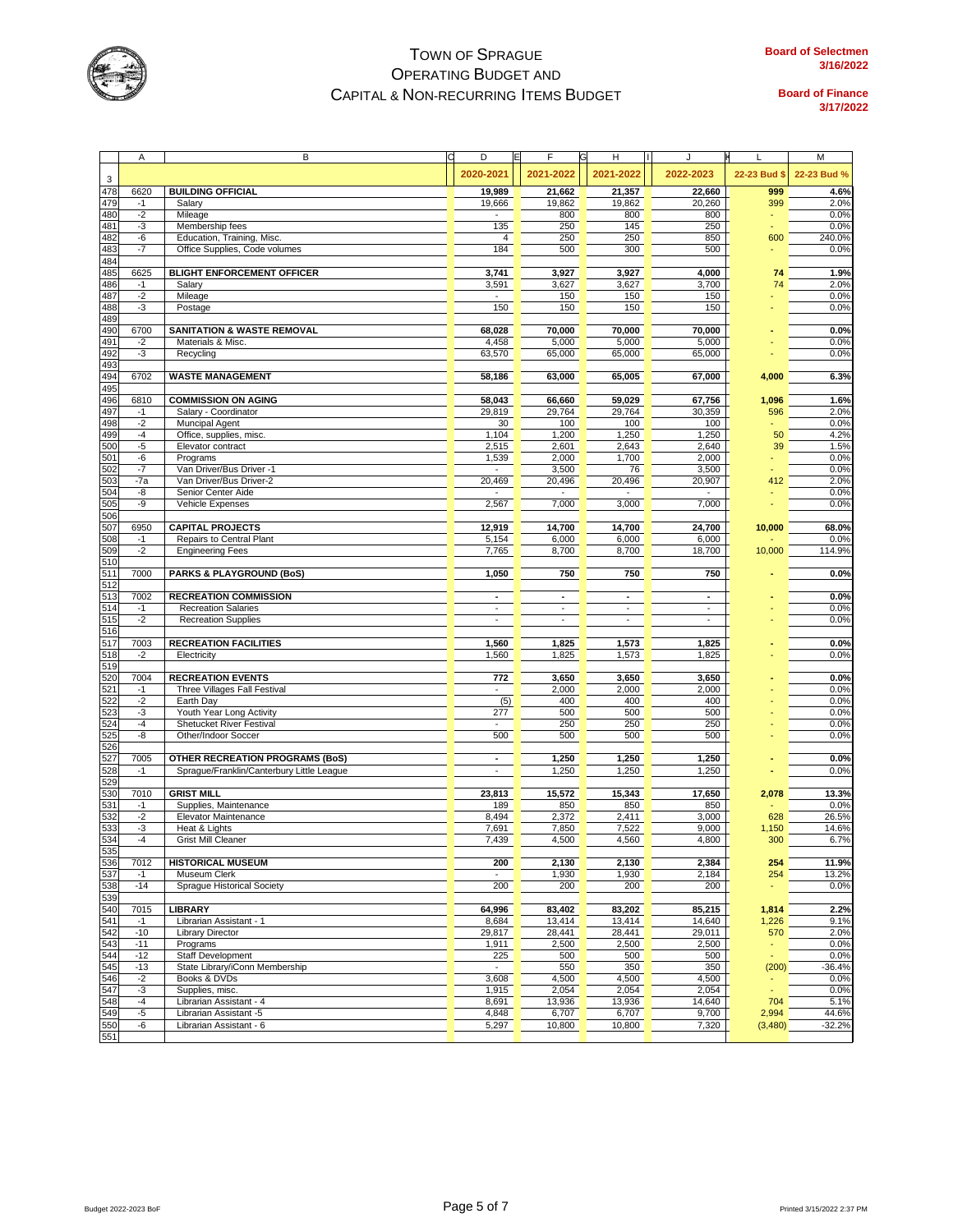

| 2020-2021<br>2021-2022<br>2021-2022<br>2022-2023<br>22-23 Bud \$<br>3<br>552<br><b>MISCELLANEOUS</b><br>13,933<br>17,875<br>17,860<br>59,700<br>7100<br>77,575<br>553<br>$-10$<br>Newsletter - Salaries<br>50<br>600<br>600<br>554<br>$-11$<br><b>Bank Fees</b><br>43<br>555<br>234<br>500<br>500<br>500<br>$-12$<br>Newsletter-Misc.<br>556<br>$-2$<br>War Memorial/Lords Bridge Gazebo<br>573<br>675<br>578<br>675<br>557<br>$-3$<br>Cemeteries, Vets Graves<br>700<br>700<br>700<br>800<br>100<br>558<br>$-4$<br>Contingent Fund<br>2,697<br>3,000<br>3,000<br>62,000<br>59,000<br>559<br>$-5$<br>Memorial Day Celebration<br>241<br>1,000<br>1,000<br>1,000<br>560<br>-6<br>8,547<br>12,000<br>Legal Ads<br>12,000<br>12,000<br>561<br>Unemployment Compensation<br>-8<br>848<br>82<br>562<br>563<br><b>SPRAGUE WATER &amp; SEWER AUTHORITY</b><br>8,500<br>7,500<br>7150<br>6,907<br>7,700<br>(800)<br>564<br>Water & Sewer Public Services<br>6,907<br>8,500<br>7,500<br>7,700<br>(800)<br>$-1$<br>565<br>566<br><b>COMPUTER SERVICE/OFFICE MACHINES</b><br>51,519<br>57,577<br>58,239<br>58,935<br>7200<br>1,359<br>567<br>$-1$<br><b>Town Clerk</b><br>9,850<br>10,150<br>10,150<br>10,150<br>568<br>$-2$<br><b>Tax Collector</b><br>8,081<br>9,622<br>9,622<br>10,250<br>628<br>569<br>$-3$<br>Assessor/Building Inspector<br>12,730<br>15,387<br>15,387<br>15,737<br>350<br>570<br>Selectmen/Treasurer<br>$-4$<br>889<br>1,000<br>1,000<br>1,000<br>571<br>$-5$<br><b>Equipment Maintenance</b><br>5,700<br>7,000<br>7,000<br>7,000<br>572<br>Supplies - Server Support - Virus Renewal<br>5,000<br>-6<br>5,000<br>5,000<br>5,000<br>573<br>$-7$<br>Paychex Services<br>3,381<br>3,225<br>3,821<br>3,500<br>275<br>574<br><b>Library Support</b><br>-8<br>3,857<br>4,162<br>4,162<br>4,201<br>39<br>575<br>$-9$<br>Mail System<br>708<br>708<br>708<br>708<br>576<br>$-10$<br>1,323<br>1,323<br>1,389<br>1,389<br><b>Fixed Asset Inventory</b><br>67<br>577<br>580<br><b>OPERATING BUDGET</b><br>1,810,705<br>1,973,009<br>1,976,284<br>2,129,767<br>156.758<br>581<br>582<br><b>DEBT - INTEREST PAYMENT</b><br>155,375<br>281,325<br>7300<br>291,875<br>264,475<br>(27, 400)<br>583<br>20,500<br>20,500<br>16,250<br>12,000<br>$-14$<br>2005 Bonds; Land Acquisition and Roads<br>(8,500)<br>584<br>2009 Bonds; Roads, Roof, Fire Truck; ADA; Truck; Pump<br>$-15$<br>19,200<br>14,800<br>8,500<br>10,500<br>(4,300)<br>585<br>$-16$<br>2013 Bonds-Various Purposes<br>115,675<br>103,675<br>103,675<br>93,675<br>(10,000)<br>586<br>2020 Bonds - Various Purposes<br>$-17$<br>152,900<br>152,900<br>148,300<br>(4,600)<br>$\blacksquare$<br>587<br>588<br>589<br><b>DEBT - PRINCIPAL PAYMENT</b><br>560,000<br>7305<br>731,839<br>560,000<br>550.000<br>(10,000)<br>590<br>2005 Bonds; Land Acquisition and Roads<br>85,000<br>85,000<br>$-14$<br>85,000<br>80,000<br>(5,000)<br>591<br>$-15$<br>2009 Bonds; Roads, Roof, Fire Truck; ADA; Truck; Pump<br>110,000<br>110,000<br>110,000<br>105,000<br>(5,000)<br>592<br>250,000<br>$-16$<br>2013 Bonds-Various Purposes<br>350,000<br>250,000<br>250,000<br>593<br>Note Payment<br>$-16$<br>186,839<br>594<br>2020 Bonds - Various Purposes<br>$-17$<br>115,000<br>115,000<br>115,000<br>595<br>596<br>887.214<br>841,325<br>MEMO - TOTAL DEBT PAYMENT (INTEREST+ PRINCIPAL)<br>851,875<br>814,475<br>(37, 400)<br>597<br>598<br><b>Operating Transfer CNR Fund</b><br>22,000<br>22,000<br>22,000<br>7360<br>17,000<br>(5,000)<br><b>Transfer to Eliminate CNR Fund Deficit</b><br>599<br>7370<br>75,000<br>75,000<br>٠<br>$\blacksquare$<br>600<br>7400<br><b>Non-Budgetary Expenditures</b><br>601<br>7600<br><b>GAAP Accrured Payroll &amp; CWF</b><br>602<br><b>Total General Town Expenditures</b><br>2,719,919<br>2,846,884<br>2,839,609<br>3,036,242<br>189,358<br>603<br><b>Total Board of Education Expenditures</b><br>7500<br>6,470,181<br>6,787,139<br>6,895,693<br>6,787,139<br>108,554 |     | Α | B                           | IЕ<br>D   | F         | н<br>G    | J         | L       | M           |
|------------------------------------------------------------------------------------------------------------------------------------------------------------------------------------------------------------------------------------------------------------------------------------------------------------------------------------------------------------------------------------------------------------------------------------------------------------------------------------------------------------------------------------------------------------------------------------------------------------------------------------------------------------------------------------------------------------------------------------------------------------------------------------------------------------------------------------------------------------------------------------------------------------------------------------------------------------------------------------------------------------------------------------------------------------------------------------------------------------------------------------------------------------------------------------------------------------------------------------------------------------------------------------------------------------------------------------------------------------------------------------------------------------------------------------------------------------------------------------------------------------------------------------------------------------------------------------------------------------------------------------------------------------------------------------------------------------------------------------------------------------------------------------------------------------------------------------------------------------------------------------------------------------------------------------------------------------------------------------------------------------------------------------------------------------------------------------------------------------------------------------------------------------------------------------------------------------------------------------------------------------------------------------------------------------------------------------------------------------------------------------------------------------------------------------------------------------------------------------------------------------------------------------------------------------------------------------------------------------------------------------------------------------------------------------------------------------------------------------------------------------------------------------------------------------------------------------------------------------------------------------------------------------------------------------------------------------------------------------------------------------------------------------------------------------------------------------------------------------------------------------------------------------------------------------------------------------------------------------------------------------------------------------------------------------------------------------------------------------------------------------------------------------------------------------------------------------------------------------------------------------------------------------------------------------------------------------------------------------------------------------------------------------------------------------------------------------------------------------------------------------------------------------------------------------------------------------------------------------------------------------------------------------------------------------------------------------------|-----|---|-----------------------------|-----------|-----------|-----------|-----------|---------|-------------|
|                                                                                                                                                                                                                                                                                                                                                                                                                                                                                                                                                                                                                                                                                                                                                                                                                                                                                                                                                                                                                                                                                                                                                                                                                                                                                                                                                                                                                                                                                                                                                                                                                                                                                                                                                                                                                                                                                                                                                                                                                                                                                                                                                                                                                                                                                                                                                                                                                                                                                                                                                                                                                                                                                                                                                                                                                                                                                                                                                                                                                                                                                                                                                                                                                                                                                                                                                                                                                                                                                                                                                                                                                                                                                                                                                                                                                                                                                                                                                                  |     |   |                             |           |           |           |           |         | 22-23 Bud % |
|                                                                                                                                                                                                                                                                                                                                                                                                                                                                                                                                                                                                                                                                                                                                                                                                                                                                                                                                                                                                                                                                                                                                                                                                                                                                                                                                                                                                                                                                                                                                                                                                                                                                                                                                                                                                                                                                                                                                                                                                                                                                                                                                                                                                                                                                                                                                                                                                                                                                                                                                                                                                                                                                                                                                                                                                                                                                                                                                                                                                                                                                                                                                                                                                                                                                                                                                                                                                                                                                                                                                                                                                                                                                                                                                                                                                                                                                                                                                                                  |     |   |                             |           |           |           |           |         | 334.0%      |
|                                                                                                                                                                                                                                                                                                                                                                                                                                                                                                                                                                                                                                                                                                                                                                                                                                                                                                                                                                                                                                                                                                                                                                                                                                                                                                                                                                                                                                                                                                                                                                                                                                                                                                                                                                                                                                                                                                                                                                                                                                                                                                                                                                                                                                                                                                                                                                                                                                                                                                                                                                                                                                                                                                                                                                                                                                                                                                                                                                                                                                                                                                                                                                                                                                                                                                                                                                                                                                                                                                                                                                                                                                                                                                                                                                                                                                                                                                                                                                  |     |   |                             |           |           |           |           |         | 100.0%      |
|                                                                                                                                                                                                                                                                                                                                                                                                                                                                                                                                                                                                                                                                                                                                                                                                                                                                                                                                                                                                                                                                                                                                                                                                                                                                                                                                                                                                                                                                                                                                                                                                                                                                                                                                                                                                                                                                                                                                                                                                                                                                                                                                                                                                                                                                                                                                                                                                                                                                                                                                                                                                                                                                                                                                                                                                                                                                                                                                                                                                                                                                                                                                                                                                                                                                                                                                                                                                                                                                                                                                                                                                                                                                                                                                                                                                                                                                                                                                                                  |     |   |                             |           |           |           |           |         | 0.0%        |
|                                                                                                                                                                                                                                                                                                                                                                                                                                                                                                                                                                                                                                                                                                                                                                                                                                                                                                                                                                                                                                                                                                                                                                                                                                                                                                                                                                                                                                                                                                                                                                                                                                                                                                                                                                                                                                                                                                                                                                                                                                                                                                                                                                                                                                                                                                                                                                                                                                                                                                                                                                                                                                                                                                                                                                                                                                                                                                                                                                                                                                                                                                                                                                                                                                                                                                                                                                                                                                                                                                                                                                                                                                                                                                                                                                                                                                                                                                                                                                  |     |   |                             |           |           |           |           |         | 0.0%        |
|                                                                                                                                                                                                                                                                                                                                                                                                                                                                                                                                                                                                                                                                                                                                                                                                                                                                                                                                                                                                                                                                                                                                                                                                                                                                                                                                                                                                                                                                                                                                                                                                                                                                                                                                                                                                                                                                                                                                                                                                                                                                                                                                                                                                                                                                                                                                                                                                                                                                                                                                                                                                                                                                                                                                                                                                                                                                                                                                                                                                                                                                                                                                                                                                                                                                                                                                                                                                                                                                                                                                                                                                                                                                                                                                                                                                                                                                                                                                                                  |     |   |                             |           |           |           |           |         | 0.0%        |
|                                                                                                                                                                                                                                                                                                                                                                                                                                                                                                                                                                                                                                                                                                                                                                                                                                                                                                                                                                                                                                                                                                                                                                                                                                                                                                                                                                                                                                                                                                                                                                                                                                                                                                                                                                                                                                                                                                                                                                                                                                                                                                                                                                                                                                                                                                                                                                                                                                                                                                                                                                                                                                                                                                                                                                                                                                                                                                                                                                                                                                                                                                                                                                                                                                                                                                                                                                                                                                                                                                                                                                                                                                                                                                                                                                                                                                                                                                                                                                  |     |   |                             |           |           |           |           |         | 14.3%       |
|                                                                                                                                                                                                                                                                                                                                                                                                                                                                                                                                                                                                                                                                                                                                                                                                                                                                                                                                                                                                                                                                                                                                                                                                                                                                                                                                                                                                                                                                                                                                                                                                                                                                                                                                                                                                                                                                                                                                                                                                                                                                                                                                                                                                                                                                                                                                                                                                                                                                                                                                                                                                                                                                                                                                                                                                                                                                                                                                                                                                                                                                                                                                                                                                                                                                                                                                                                                                                                                                                                                                                                                                                                                                                                                                                                                                                                                                                                                                                                  |     |   |                             |           |           |           |           |         | 1966.7%     |
|                                                                                                                                                                                                                                                                                                                                                                                                                                                                                                                                                                                                                                                                                                                                                                                                                                                                                                                                                                                                                                                                                                                                                                                                                                                                                                                                                                                                                                                                                                                                                                                                                                                                                                                                                                                                                                                                                                                                                                                                                                                                                                                                                                                                                                                                                                                                                                                                                                                                                                                                                                                                                                                                                                                                                                                                                                                                                                                                                                                                                                                                                                                                                                                                                                                                                                                                                                                                                                                                                                                                                                                                                                                                                                                                                                                                                                                                                                                                                                  |     |   |                             |           |           |           |           |         | 0.0%        |
|                                                                                                                                                                                                                                                                                                                                                                                                                                                                                                                                                                                                                                                                                                                                                                                                                                                                                                                                                                                                                                                                                                                                                                                                                                                                                                                                                                                                                                                                                                                                                                                                                                                                                                                                                                                                                                                                                                                                                                                                                                                                                                                                                                                                                                                                                                                                                                                                                                                                                                                                                                                                                                                                                                                                                                                                                                                                                                                                                                                                                                                                                                                                                                                                                                                                                                                                                                                                                                                                                                                                                                                                                                                                                                                                                                                                                                                                                                                                                                  |     |   |                             |           |           |           |           |         | 0.0%        |
|                                                                                                                                                                                                                                                                                                                                                                                                                                                                                                                                                                                                                                                                                                                                                                                                                                                                                                                                                                                                                                                                                                                                                                                                                                                                                                                                                                                                                                                                                                                                                                                                                                                                                                                                                                                                                                                                                                                                                                                                                                                                                                                                                                                                                                                                                                                                                                                                                                                                                                                                                                                                                                                                                                                                                                                                                                                                                                                                                                                                                                                                                                                                                                                                                                                                                                                                                                                                                                                                                                                                                                                                                                                                                                                                                                                                                                                                                                                                                                  |     |   |                             |           |           |           |           |         | 0.0%        |
|                                                                                                                                                                                                                                                                                                                                                                                                                                                                                                                                                                                                                                                                                                                                                                                                                                                                                                                                                                                                                                                                                                                                                                                                                                                                                                                                                                                                                                                                                                                                                                                                                                                                                                                                                                                                                                                                                                                                                                                                                                                                                                                                                                                                                                                                                                                                                                                                                                                                                                                                                                                                                                                                                                                                                                                                                                                                                                                                                                                                                                                                                                                                                                                                                                                                                                                                                                                                                                                                                                                                                                                                                                                                                                                                                                                                                                                                                                                                                                  |     |   |                             |           |           |           |           |         |             |
|                                                                                                                                                                                                                                                                                                                                                                                                                                                                                                                                                                                                                                                                                                                                                                                                                                                                                                                                                                                                                                                                                                                                                                                                                                                                                                                                                                                                                                                                                                                                                                                                                                                                                                                                                                                                                                                                                                                                                                                                                                                                                                                                                                                                                                                                                                                                                                                                                                                                                                                                                                                                                                                                                                                                                                                                                                                                                                                                                                                                                                                                                                                                                                                                                                                                                                                                                                                                                                                                                                                                                                                                                                                                                                                                                                                                                                                                                                                                                                  |     |   |                             |           |           |           |           |         | $-9.4%$     |
|                                                                                                                                                                                                                                                                                                                                                                                                                                                                                                                                                                                                                                                                                                                                                                                                                                                                                                                                                                                                                                                                                                                                                                                                                                                                                                                                                                                                                                                                                                                                                                                                                                                                                                                                                                                                                                                                                                                                                                                                                                                                                                                                                                                                                                                                                                                                                                                                                                                                                                                                                                                                                                                                                                                                                                                                                                                                                                                                                                                                                                                                                                                                                                                                                                                                                                                                                                                                                                                                                                                                                                                                                                                                                                                                                                                                                                                                                                                                                                  |     |   |                             |           |           |           |           |         | $-9.4%$     |
|                                                                                                                                                                                                                                                                                                                                                                                                                                                                                                                                                                                                                                                                                                                                                                                                                                                                                                                                                                                                                                                                                                                                                                                                                                                                                                                                                                                                                                                                                                                                                                                                                                                                                                                                                                                                                                                                                                                                                                                                                                                                                                                                                                                                                                                                                                                                                                                                                                                                                                                                                                                                                                                                                                                                                                                                                                                                                                                                                                                                                                                                                                                                                                                                                                                                                                                                                                                                                                                                                                                                                                                                                                                                                                                                                                                                                                                                                                                                                                  |     |   |                             |           |           |           |           |         |             |
|                                                                                                                                                                                                                                                                                                                                                                                                                                                                                                                                                                                                                                                                                                                                                                                                                                                                                                                                                                                                                                                                                                                                                                                                                                                                                                                                                                                                                                                                                                                                                                                                                                                                                                                                                                                                                                                                                                                                                                                                                                                                                                                                                                                                                                                                                                                                                                                                                                                                                                                                                                                                                                                                                                                                                                                                                                                                                                                                                                                                                                                                                                                                                                                                                                                                                                                                                                                                                                                                                                                                                                                                                                                                                                                                                                                                                                                                                                                                                                  |     |   |                             |           |           |           |           |         | 2.4%        |
|                                                                                                                                                                                                                                                                                                                                                                                                                                                                                                                                                                                                                                                                                                                                                                                                                                                                                                                                                                                                                                                                                                                                                                                                                                                                                                                                                                                                                                                                                                                                                                                                                                                                                                                                                                                                                                                                                                                                                                                                                                                                                                                                                                                                                                                                                                                                                                                                                                                                                                                                                                                                                                                                                                                                                                                                                                                                                                                                                                                                                                                                                                                                                                                                                                                                                                                                                                                                                                                                                                                                                                                                                                                                                                                                                                                                                                                                                                                                                                  |     |   |                             |           |           |           |           |         | 0.0%        |
|                                                                                                                                                                                                                                                                                                                                                                                                                                                                                                                                                                                                                                                                                                                                                                                                                                                                                                                                                                                                                                                                                                                                                                                                                                                                                                                                                                                                                                                                                                                                                                                                                                                                                                                                                                                                                                                                                                                                                                                                                                                                                                                                                                                                                                                                                                                                                                                                                                                                                                                                                                                                                                                                                                                                                                                                                                                                                                                                                                                                                                                                                                                                                                                                                                                                                                                                                                                                                                                                                                                                                                                                                                                                                                                                                                                                                                                                                                                                                                  |     |   |                             |           |           |           |           |         | 6.5%        |
|                                                                                                                                                                                                                                                                                                                                                                                                                                                                                                                                                                                                                                                                                                                                                                                                                                                                                                                                                                                                                                                                                                                                                                                                                                                                                                                                                                                                                                                                                                                                                                                                                                                                                                                                                                                                                                                                                                                                                                                                                                                                                                                                                                                                                                                                                                                                                                                                                                                                                                                                                                                                                                                                                                                                                                                                                                                                                                                                                                                                                                                                                                                                                                                                                                                                                                                                                                                                                                                                                                                                                                                                                                                                                                                                                                                                                                                                                                                                                                  |     |   |                             |           |           |           |           |         | 2.3%        |
|                                                                                                                                                                                                                                                                                                                                                                                                                                                                                                                                                                                                                                                                                                                                                                                                                                                                                                                                                                                                                                                                                                                                                                                                                                                                                                                                                                                                                                                                                                                                                                                                                                                                                                                                                                                                                                                                                                                                                                                                                                                                                                                                                                                                                                                                                                                                                                                                                                                                                                                                                                                                                                                                                                                                                                                                                                                                                                                                                                                                                                                                                                                                                                                                                                                                                                                                                                                                                                                                                                                                                                                                                                                                                                                                                                                                                                                                                                                                                                  |     |   |                             |           |           |           |           |         | 0.0%        |
|                                                                                                                                                                                                                                                                                                                                                                                                                                                                                                                                                                                                                                                                                                                                                                                                                                                                                                                                                                                                                                                                                                                                                                                                                                                                                                                                                                                                                                                                                                                                                                                                                                                                                                                                                                                                                                                                                                                                                                                                                                                                                                                                                                                                                                                                                                                                                                                                                                                                                                                                                                                                                                                                                                                                                                                                                                                                                                                                                                                                                                                                                                                                                                                                                                                                                                                                                                                                                                                                                                                                                                                                                                                                                                                                                                                                                                                                                                                                                                  |     |   |                             |           |           |           |           |         | 0.0%        |
|                                                                                                                                                                                                                                                                                                                                                                                                                                                                                                                                                                                                                                                                                                                                                                                                                                                                                                                                                                                                                                                                                                                                                                                                                                                                                                                                                                                                                                                                                                                                                                                                                                                                                                                                                                                                                                                                                                                                                                                                                                                                                                                                                                                                                                                                                                                                                                                                                                                                                                                                                                                                                                                                                                                                                                                                                                                                                                                                                                                                                                                                                                                                                                                                                                                                                                                                                                                                                                                                                                                                                                                                                                                                                                                                                                                                                                                                                                                                                                  |     |   |                             |           |           |           |           |         | 0.0%        |
|                                                                                                                                                                                                                                                                                                                                                                                                                                                                                                                                                                                                                                                                                                                                                                                                                                                                                                                                                                                                                                                                                                                                                                                                                                                                                                                                                                                                                                                                                                                                                                                                                                                                                                                                                                                                                                                                                                                                                                                                                                                                                                                                                                                                                                                                                                                                                                                                                                                                                                                                                                                                                                                                                                                                                                                                                                                                                                                                                                                                                                                                                                                                                                                                                                                                                                                                                                                                                                                                                                                                                                                                                                                                                                                                                                                                                                                                                                                                                                  |     |   |                             |           |           |           |           |         | 8.5%        |
|                                                                                                                                                                                                                                                                                                                                                                                                                                                                                                                                                                                                                                                                                                                                                                                                                                                                                                                                                                                                                                                                                                                                                                                                                                                                                                                                                                                                                                                                                                                                                                                                                                                                                                                                                                                                                                                                                                                                                                                                                                                                                                                                                                                                                                                                                                                                                                                                                                                                                                                                                                                                                                                                                                                                                                                                                                                                                                                                                                                                                                                                                                                                                                                                                                                                                                                                                                                                                                                                                                                                                                                                                                                                                                                                                                                                                                                                                                                                                                  |     |   |                             |           |           |           |           |         | 0.9%        |
|                                                                                                                                                                                                                                                                                                                                                                                                                                                                                                                                                                                                                                                                                                                                                                                                                                                                                                                                                                                                                                                                                                                                                                                                                                                                                                                                                                                                                                                                                                                                                                                                                                                                                                                                                                                                                                                                                                                                                                                                                                                                                                                                                                                                                                                                                                                                                                                                                                                                                                                                                                                                                                                                                                                                                                                                                                                                                                                                                                                                                                                                                                                                                                                                                                                                                                                                                                                                                                                                                                                                                                                                                                                                                                                                                                                                                                                                                                                                                                  |     |   |                             |           |           |           |           |         | 0.0%        |
|                                                                                                                                                                                                                                                                                                                                                                                                                                                                                                                                                                                                                                                                                                                                                                                                                                                                                                                                                                                                                                                                                                                                                                                                                                                                                                                                                                                                                                                                                                                                                                                                                                                                                                                                                                                                                                                                                                                                                                                                                                                                                                                                                                                                                                                                                                                                                                                                                                                                                                                                                                                                                                                                                                                                                                                                                                                                                                                                                                                                                                                                                                                                                                                                                                                                                                                                                                                                                                                                                                                                                                                                                                                                                                                                                                                                                                                                                                                                                                  |     |   |                             |           |           |           |           |         | 5.0%        |
|                                                                                                                                                                                                                                                                                                                                                                                                                                                                                                                                                                                                                                                                                                                                                                                                                                                                                                                                                                                                                                                                                                                                                                                                                                                                                                                                                                                                                                                                                                                                                                                                                                                                                                                                                                                                                                                                                                                                                                                                                                                                                                                                                                                                                                                                                                                                                                                                                                                                                                                                                                                                                                                                                                                                                                                                                                                                                                                                                                                                                                                                                                                                                                                                                                                                                                                                                                                                                                                                                                                                                                                                                                                                                                                                                                                                                                                                                                                                                                  |     |   |                             |           |           |           |           |         |             |
|                                                                                                                                                                                                                                                                                                                                                                                                                                                                                                                                                                                                                                                                                                                                                                                                                                                                                                                                                                                                                                                                                                                                                                                                                                                                                                                                                                                                                                                                                                                                                                                                                                                                                                                                                                                                                                                                                                                                                                                                                                                                                                                                                                                                                                                                                                                                                                                                                                                                                                                                                                                                                                                                                                                                                                                                                                                                                                                                                                                                                                                                                                                                                                                                                                                                                                                                                                                                                                                                                                                                                                                                                                                                                                                                                                                                                                                                                                                                                                  |     |   |                             |           |           |           |           |         | 7.9%        |
|                                                                                                                                                                                                                                                                                                                                                                                                                                                                                                                                                                                                                                                                                                                                                                                                                                                                                                                                                                                                                                                                                                                                                                                                                                                                                                                                                                                                                                                                                                                                                                                                                                                                                                                                                                                                                                                                                                                                                                                                                                                                                                                                                                                                                                                                                                                                                                                                                                                                                                                                                                                                                                                                                                                                                                                                                                                                                                                                                                                                                                                                                                                                                                                                                                                                                                                                                                                                                                                                                                                                                                                                                                                                                                                                                                                                                                                                                                                                                                  |     |   |                             |           |           |           |           |         |             |
|                                                                                                                                                                                                                                                                                                                                                                                                                                                                                                                                                                                                                                                                                                                                                                                                                                                                                                                                                                                                                                                                                                                                                                                                                                                                                                                                                                                                                                                                                                                                                                                                                                                                                                                                                                                                                                                                                                                                                                                                                                                                                                                                                                                                                                                                                                                                                                                                                                                                                                                                                                                                                                                                                                                                                                                                                                                                                                                                                                                                                                                                                                                                                                                                                                                                                                                                                                                                                                                                                                                                                                                                                                                                                                                                                                                                                                                                                                                                                                  |     |   |                             |           |           |           |           |         | $-9.4%$     |
|                                                                                                                                                                                                                                                                                                                                                                                                                                                                                                                                                                                                                                                                                                                                                                                                                                                                                                                                                                                                                                                                                                                                                                                                                                                                                                                                                                                                                                                                                                                                                                                                                                                                                                                                                                                                                                                                                                                                                                                                                                                                                                                                                                                                                                                                                                                                                                                                                                                                                                                                                                                                                                                                                                                                                                                                                                                                                                                                                                                                                                                                                                                                                                                                                                                                                                                                                                                                                                                                                                                                                                                                                                                                                                                                                                                                                                                                                                                                                                  |     |   |                             |           |           |           |           |         | $-41.5%$    |
|                                                                                                                                                                                                                                                                                                                                                                                                                                                                                                                                                                                                                                                                                                                                                                                                                                                                                                                                                                                                                                                                                                                                                                                                                                                                                                                                                                                                                                                                                                                                                                                                                                                                                                                                                                                                                                                                                                                                                                                                                                                                                                                                                                                                                                                                                                                                                                                                                                                                                                                                                                                                                                                                                                                                                                                                                                                                                                                                                                                                                                                                                                                                                                                                                                                                                                                                                                                                                                                                                                                                                                                                                                                                                                                                                                                                                                                                                                                                                                  |     |   |                             |           |           |           |           |         | $-29.1%$    |
|                                                                                                                                                                                                                                                                                                                                                                                                                                                                                                                                                                                                                                                                                                                                                                                                                                                                                                                                                                                                                                                                                                                                                                                                                                                                                                                                                                                                                                                                                                                                                                                                                                                                                                                                                                                                                                                                                                                                                                                                                                                                                                                                                                                                                                                                                                                                                                                                                                                                                                                                                                                                                                                                                                                                                                                                                                                                                                                                                                                                                                                                                                                                                                                                                                                                                                                                                                                                                                                                                                                                                                                                                                                                                                                                                                                                                                                                                                                                                                  |     |   |                             |           |           |           |           |         | $-9.6%$     |
|                                                                                                                                                                                                                                                                                                                                                                                                                                                                                                                                                                                                                                                                                                                                                                                                                                                                                                                                                                                                                                                                                                                                                                                                                                                                                                                                                                                                                                                                                                                                                                                                                                                                                                                                                                                                                                                                                                                                                                                                                                                                                                                                                                                                                                                                                                                                                                                                                                                                                                                                                                                                                                                                                                                                                                                                                                                                                                                                                                                                                                                                                                                                                                                                                                                                                                                                                                                                                                                                                                                                                                                                                                                                                                                                                                                                                                                                                                                                                                  |     |   |                             |           |           |           |           |         | $-3.0%$     |
|                                                                                                                                                                                                                                                                                                                                                                                                                                                                                                                                                                                                                                                                                                                                                                                                                                                                                                                                                                                                                                                                                                                                                                                                                                                                                                                                                                                                                                                                                                                                                                                                                                                                                                                                                                                                                                                                                                                                                                                                                                                                                                                                                                                                                                                                                                                                                                                                                                                                                                                                                                                                                                                                                                                                                                                                                                                                                                                                                                                                                                                                                                                                                                                                                                                                                                                                                                                                                                                                                                                                                                                                                                                                                                                                                                                                                                                                                                                                                                  |     |   |                             |           |           |           |           |         |             |
|                                                                                                                                                                                                                                                                                                                                                                                                                                                                                                                                                                                                                                                                                                                                                                                                                                                                                                                                                                                                                                                                                                                                                                                                                                                                                                                                                                                                                                                                                                                                                                                                                                                                                                                                                                                                                                                                                                                                                                                                                                                                                                                                                                                                                                                                                                                                                                                                                                                                                                                                                                                                                                                                                                                                                                                                                                                                                                                                                                                                                                                                                                                                                                                                                                                                                                                                                                                                                                                                                                                                                                                                                                                                                                                                                                                                                                                                                                                                                                  |     |   |                             |           |           |           |           |         |             |
|                                                                                                                                                                                                                                                                                                                                                                                                                                                                                                                                                                                                                                                                                                                                                                                                                                                                                                                                                                                                                                                                                                                                                                                                                                                                                                                                                                                                                                                                                                                                                                                                                                                                                                                                                                                                                                                                                                                                                                                                                                                                                                                                                                                                                                                                                                                                                                                                                                                                                                                                                                                                                                                                                                                                                                                                                                                                                                                                                                                                                                                                                                                                                                                                                                                                                                                                                                                                                                                                                                                                                                                                                                                                                                                                                                                                                                                                                                                                                                  |     |   |                             |           |           |           |           |         | $-1.8%$     |
|                                                                                                                                                                                                                                                                                                                                                                                                                                                                                                                                                                                                                                                                                                                                                                                                                                                                                                                                                                                                                                                                                                                                                                                                                                                                                                                                                                                                                                                                                                                                                                                                                                                                                                                                                                                                                                                                                                                                                                                                                                                                                                                                                                                                                                                                                                                                                                                                                                                                                                                                                                                                                                                                                                                                                                                                                                                                                                                                                                                                                                                                                                                                                                                                                                                                                                                                                                                                                                                                                                                                                                                                                                                                                                                                                                                                                                                                                                                                                                  |     |   |                             |           |           |           |           |         | $-5.9%$     |
|                                                                                                                                                                                                                                                                                                                                                                                                                                                                                                                                                                                                                                                                                                                                                                                                                                                                                                                                                                                                                                                                                                                                                                                                                                                                                                                                                                                                                                                                                                                                                                                                                                                                                                                                                                                                                                                                                                                                                                                                                                                                                                                                                                                                                                                                                                                                                                                                                                                                                                                                                                                                                                                                                                                                                                                                                                                                                                                                                                                                                                                                                                                                                                                                                                                                                                                                                                                                                                                                                                                                                                                                                                                                                                                                                                                                                                                                                                                                                                  |     |   |                             |           |           |           |           |         | $-4.5%$     |
|                                                                                                                                                                                                                                                                                                                                                                                                                                                                                                                                                                                                                                                                                                                                                                                                                                                                                                                                                                                                                                                                                                                                                                                                                                                                                                                                                                                                                                                                                                                                                                                                                                                                                                                                                                                                                                                                                                                                                                                                                                                                                                                                                                                                                                                                                                                                                                                                                                                                                                                                                                                                                                                                                                                                                                                                                                                                                                                                                                                                                                                                                                                                                                                                                                                                                                                                                                                                                                                                                                                                                                                                                                                                                                                                                                                                                                                                                                                                                                  |     |   |                             |           |           |           |           |         | 0.0%        |
|                                                                                                                                                                                                                                                                                                                                                                                                                                                                                                                                                                                                                                                                                                                                                                                                                                                                                                                                                                                                                                                                                                                                                                                                                                                                                                                                                                                                                                                                                                                                                                                                                                                                                                                                                                                                                                                                                                                                                                                                                                                                                                                                                                                                                                                                                                                                                                                                                                                                                                                                                                                                                                                                                                                                                                                                                                                                                                                                                                                                                                                                                                                                                                                                                                                                                                                                                                                                                                                                                                                                                                                                                                                                                                                                                                                                                                                                                                                                                                  |     |   |                             |           |           |           |           |         | 0.0%        |
|                                                                                                                                                                                                                                                                                                                                                                                                                                                                                                                                                                                                                                                                                                                                                                                                                                                                                                                                                                                                                                                                                                                                                                                                                                                                                                                                                                                                                                                                                                                                                                                                                                                                                                                                                                                                                                                                                                                                                                                                                                                                                                                                                                                                                                                                                                                                                                                                                                                                                                                                                                                                                                                                                                                                                                                                                                                                                                                                                                                                                                                                                                                                                                                                                                                                                                                                                                                                                                                                                                                                                                                                                                                                                                                                                                                                                                                                                                                                                                  |     |   |                             |           |           |           |           |         | 0.0%        |
|                                                                                                                                                                                                                                                                                                                                                                                                                                                                                                                                                                                                                                                                                                                                                                                                                                                                                                                                                                                                                                                                                                                                                                                                                                                                                                                                                                                                                                                                                                                                                                                                                                                                                                                                                                                                                                                                                                                                                                                                                                                                                                                                                                                                                                                                                                                                                                                                                                                                                                                                                                                                                                                                                                                                                                                                                                                                                                                                                                                                                                                                                                                                                                                                                                                                                                                                                                                                                                                                                                                                                                                                                                                                                                                                                                                                                                                                                                                                                                  |     |   |                             |           |           |           |           |         |             |
|                                                                                                                                                                                                                                                                                                                                                                                                                                                                                                                                                                                                                                                                                                                                                                                                                                                                                                                                                                                                                                                                                                                                                                                                                                                                                                                                                                                                                                                                                                                                                                                                                                                                                                                                                                                                                                                                                                                                                                                                                                                                                                                                                                                                                                                                                                                                                                                                                                                                                                                                                                                                                                                                                                                                                                                                                                                                                                                                                                                                                                                                                                                                                                                                                                                                                                                                                                                                                                                                                                                                                                                                                                                                                                                                                                                                                                                                                                                                                                  |     |   |                             |           |           |           |           |         | $-4.4%$     |
|                                                                                                                                                                                                                                                                                                                                                                                                                                                                                                                                                                                                                                                                                                                                                                                                                                                                                                                                                                                                                                                                                                                                                                                                                                                                                                                                                                                                                                                                                                                                                                                                                                                                                                                                                                                                                                                                                                                                                                                                                                                                                                                                                                                                                                                                                                                                                                                                                                                                                                                                                                                                                                                                                                                                                                                                                                                                                                                                                                                                                                                                                                                                                                                                                                                                                                                                                                                                                                                                                                                                                                                                                                                                                                                                                                                                                                                                                                                                                                  |     |   |                             |           |           |           |           |         |             |
|                                                                                                                                                                                                                                                                                                                                                                                                                                                                                                                                                                                                                                                                                                                                                                                                                                                                                                                                                                                                                                                                                                                                                                                                                                                                                                                                                                                                                                                                                                                                                                                                                                                                                                                                                                                                                                                                                                                                                                                                                                                                                                                                                                                                                                                                                                                                                                                                                                                                                                                                                                                                                                                                                                                                                                                                                                                                                                                                                                                                                                                                                                                                                                                                                                                                                                                                                                                                                                                                                                                                                                                                                                                                                                                                                                                                                                                                                                                                                                  |     |   |                             |           |           |           |           |         | $-22.7%$    |
|                                                                                                                                                                                                                                                                                                                                                                                                                                                                                                                                                                                                                                                                                                                                                                                                                                                                                                                                                                                                                                                                                                                                                                                                                                                                                                                                                                                                                                                                                                                                                                                                                                                                                                                                                                                                                                                                                                                                                                                                                                                                                                                                                                                                                                                                                                                                                                                                                                                                                                                                                                                                                                                                                                                                                                                                                                                                                                                                                                                                                                                                                                                                                                                                                                                                                                                                                                                                                                                                                                                                                                                                                                                                                                                                                                                                                                                                                                                                                                  |     |   |                             |           |           |           |           |         | 100.0%      |
|                                                                                                                                                                                                                                                                                                                                                                                                                                                                                                                                                                                                                                                                                                                                                                                                                                                                                                                                                                                                                                                                                                                                                                                                                                                                                                                                                                                                                                                                                                                                                                                                                                                                                                                                                                                                                                                                                                                                                                                                                                                                                                                                                                                                                                                                                                                                                                                                                                                                                                                                                                                                                                                                                                                                                                                                                                                                                                                                                                                                                                                                                                                                                                                                                                                                                                                                                                                                                                                                                                                                                                                                                                                                                                                                                                                                                                                                                                                                                                  |     |   |                             |           |           |           |           |         | 0.0%        |
|                                                                                                                                                                                                                                                                                                                                                                                                                                                                                                                                                                                                                                                                                                                                                                                                                                                                                                                                                                                                                                                                                                                                                                                                                                                                                                                                                                                                                                                                                                                                                                                                                                                                                                                                                                                                                                                                                                                                                                                                                                                                                                                                                                                                                                                                                                                                                                                                                                                                                                                                                                                                                                                                                                                                                                                                                                                                                                                                                                                                                                                                                                                                                                                                                                                                                                                                                                                                                                                                                                                                                                                                                                                                                                                                                                                                                                                                                                                                                                  |     |   |                             |           |           |           |           |         | 0.0%        |
|                                                                                                                                                                                                                                                                                                                                                                                                                                                                                                                                                                                                                                                                                                                                                                                                                                                                                                                                                                                                                                                                                                                                                                                                                                                                                                                                                                                                                                                                                                                                                                                                                                                                                                                                                                                                                                                                                                                                                                                                                                                                                                                                                                                                                                                                                                                                                                                                                                                                                                                                                                                                                                                                                                                                                                                                                                                                                                                                                                                                                                                                                                                                                                                                                                                                                                                                                                                                                                                                                                                                                                                                                                                                                                                                                                                                                                                                                                                                                                  |     |   |                             |           |           |           |           |         | 6.7%        |
|                                                                                                                                                                                                                                                                                                                                                                                                                                                                                                                                                                                                                                                                                                                                                                                                                                                                                                                                                                                                                                                                                                                                                                                                                                                                                                                                                                                                                                                                                                                                                                                                                                                                                                                                                                                                                                                                                                                                                                                                                                                                                                                                                                                                                                                                                                                                                                                                                                                                                                                                                                                                                                                                                                                                                                                                                                                                                                                                                                                                                                                                                                                                                                                                                                                                                                                                                                                                                                                                                                                                                                                                                                                                                                                                                                                                                                                                                                                                                                  |     |   |                             |           |           |           |           |         | 1.6%        |
|                                                                                                                                                                                                                                                                                                                                                                                                                                                                                                                                                                                                                                                                                                                                                                                                                                                                                                                                                                                                                                                                                                                                                                                                                                                                                                                                                                                                                                                                                                                                                                                                                                                                                                                                                                                                                                                                                                                                                                                                                                                                                                                                                                                                                                                                                                                                                                                                                                                                                                                                                                                                                                                                                                                                                                                                                                                                                                                                                                                                                                                                                                                                                                                                                                                                                                                                                                                                                                                                                                                                                                                                                                                                                                                                                                                                                                                                                                                                                                  | 604 |   | <b>TOTAL SPRAGUE BUDGET</b> | 9,190,100 | 9,634,023 | 9,626,748 | 9,931,935 | 297,912 | 3.1%        |
| 605                                                                                                                                                                                                                                                                                                                                                                                                                                                                                                                                                                                                                                                                                                                                                                                                                                                                                                                                                                                                                                                                                                                                                                                                                                                                                                                                                                                                                                                                                                                                                                                                                                                                                                                                                                                                                                                                                                                                                                                                                                                                                                                                                                                                                                                                                                                                                                                                                                                                                                                                                                                                                                                                                                                                                                                                                                                                                                                                                                                                                                                                                                                                                                                                                                                                                                                                                                                                                                                                                                                                                                                                                                                                                                                                                                                                                                                                                                                                                              |     |   |                             |           |           |           |           |         |             |